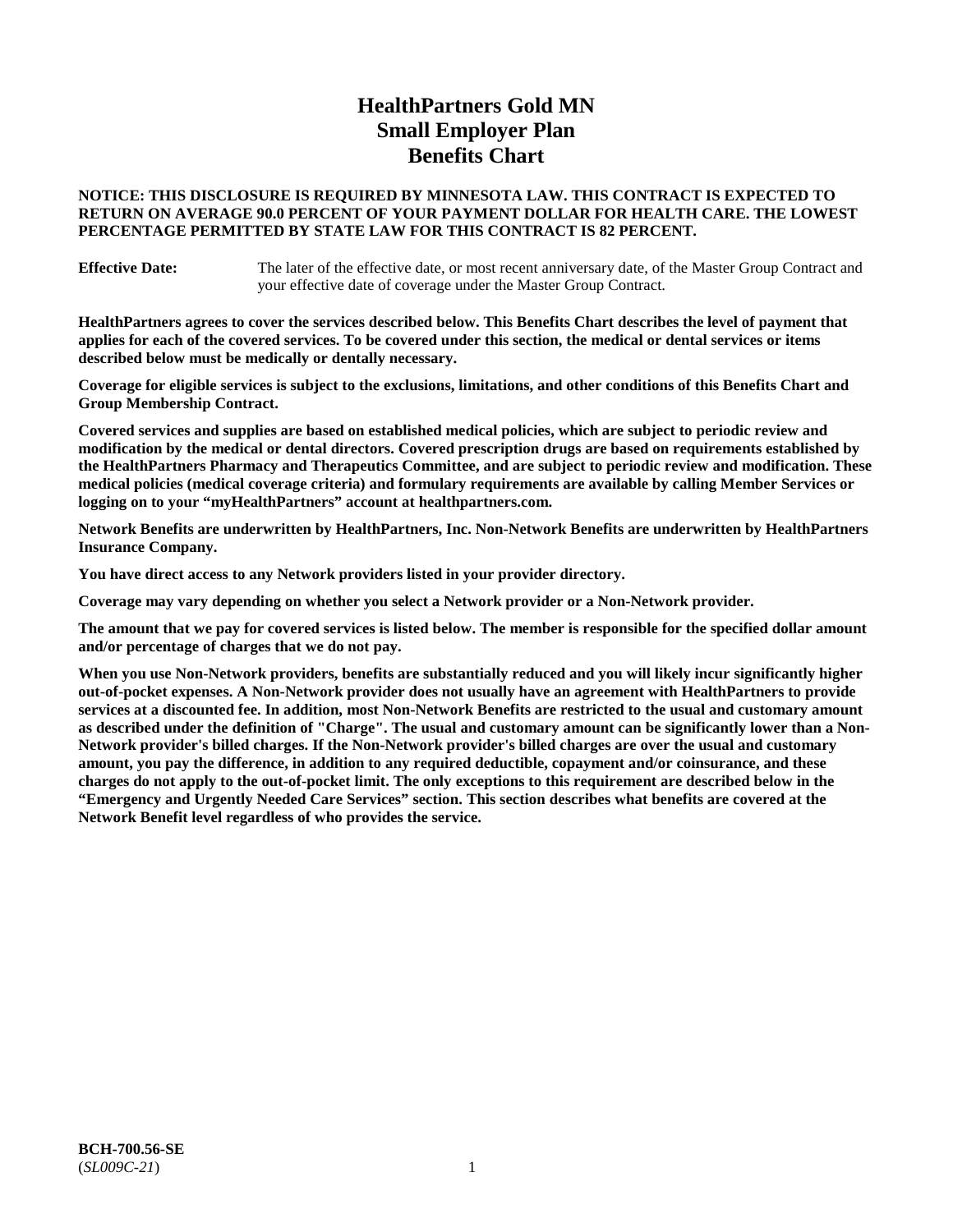# **These definitions apply to this Benefits Chart. They also apply to the Contract.**

| <b>Biosimilar Drugs:</b> | A prescription drug, approved by the Food and Drug Administration (FDA), that the FDA has<br>determined is biosimilar to and interchangeable with a biological brand name drug. Biosimilar<br>drugs are not considered generic drugs and are not covered under the generic drug benefit.                                                                                                                                                                                                                                                                                                                                           |
|--------------------------|------------------------------------------------------------------------------------------------------------------------------------------------------------------------------------------------------------------------------------------------------------------------------------------------------------------------------------------------------------------------------------------------------------------------------------------------------------------------------------------------------------------------------------------------------------------------------------------------------------------------------------|
| <b>Brand Name Drug:</b>  | A prescription drug, approved by the Food and Drug Administration (FDA), that is manufactured,<br>sold, or licensed for sale under a trademark by the pharmaceutical company that originally<br>researched and developed the drug. Brand name drugs have the same active-ingredient formula as<br>the generic version of the drug. However, generic drugs are manufactured and sold by other drug<br>manufacturers and are generally not available until after the patent on the brand name drug has<br>expired. A few brand name drugs may be covered at the generic drug benefit level if this is<br>indicated on the formulary. |
| <b>Calendar Year:</b>    | This is the 12-month period beginning 12:01 A.M. Central Time, on January 1, and ending 12:00<br>A.M. Central Time of the next following December 31.                                                                                                                                                                                                                                                                                                                                                                                                                                                                              |
| <b>Charge:</b>           | For covered services delivered by participating network providers, this is the provider's discounted<br>charge for a given medical/surgical service, procedure or item.                                                                                                                                                                                                                                                                                                                                                                                                                                                            |
|                          | For covered services delivered by non-network providers, a contracted rate may apply if such<br>arrangement is available to HealthPartners.                                                                                                                                                                                                                                                                                                                                                                                                                                                                                        |
|                          | For the Usual and Customary charge for covered services delivered by non-network providers, our<br>payment is calculated using one of the following options to be determined at HealthPartners'<br>discretion: 1) a percentage of the Medicare fee schedule; 2) a comparable schedule if the services<br>is not on the Medicare fee schedule; 3) a commercially reasonable rate for such service.                                                                                                                                                                                                                                  |
|                          | The Usual and Customary Charge is the maximum amount allowed that we consider in the<br>calculation of the payment of charges incurred for certain covered services. You must pay for any<br>charges above the usual and customary charge, and they do not apply to the out-of-pocket limit.                                                                                                                                                                                                                                                                                                                                       |
|                          | A charge is incurred for covered ambulatory medical and surgical services, on the date the service<br>or item is provided. A charge is incurred for covered inpatient services, on the date of admission to<br>a hospital. To be covered, a charge must be incurred on or after the member's effective date and<br>on or before the termination date.                                                                                                                                                                                                                                                                              |
| Copayment/Coinsurance:   | The specified dollar amount, or percentage, of charges incurred for covered services, which we do<br>not pay, but which a member must pay, each time a member receives certain medical services,<br>procedures or items. Our payment for those covered services or items begins after the copayment<br>or coinsurance is satisfied. Covered services or items requiring a copayment or coinsurance are<br>specified in this Benefits Chart.                                                                                                                                                                                        |
|                          | For services provided by a network provider:                                                                                                                                                                                                                                                                                                                                                                                                                                                                                                                                                                                       |
|                          | An amount which is listed as a flat dollar copayment is applied to a network provider's discounted<br>charges for a given service. However, if the network provider's discounted charge for a service or<br>item is less than the flat dollar copayment, you will pay the network provider's discounted charge.<br>An amount which is listed as a percentage of charges or coinsurance is based on the network<br>provider's discounted charges, calculated at the time the claim is processed, which may include an<br>agreed upon fee schedule rate for case rate or withhold arrangements.                                      |
|                          | For services provided by a non-network provider:                                                                                                                                                                                                                                                                                                                                                                                                                                                                                                                                                                                   |
|                          | Any copayment or coinsurance is applied to the lesser of the provider's charges or the usual and<br>customary charge for a service.                                                                                                                                                                                                                                                                                                                                                                                                                                                                                                |
|                          | A copayment or coinsurance is due at the time a service is provided, or when billed by the<br>provider. The copayment or coinsurance applicable for a scheduled visit with a network provider<br>will be collected for each visit, late cancellation and failed appointment. Services may not be<br>withheld for failure to pay a deductible or coinsurance at or prior to the time of service.                                                                                                                                                                                                                                    |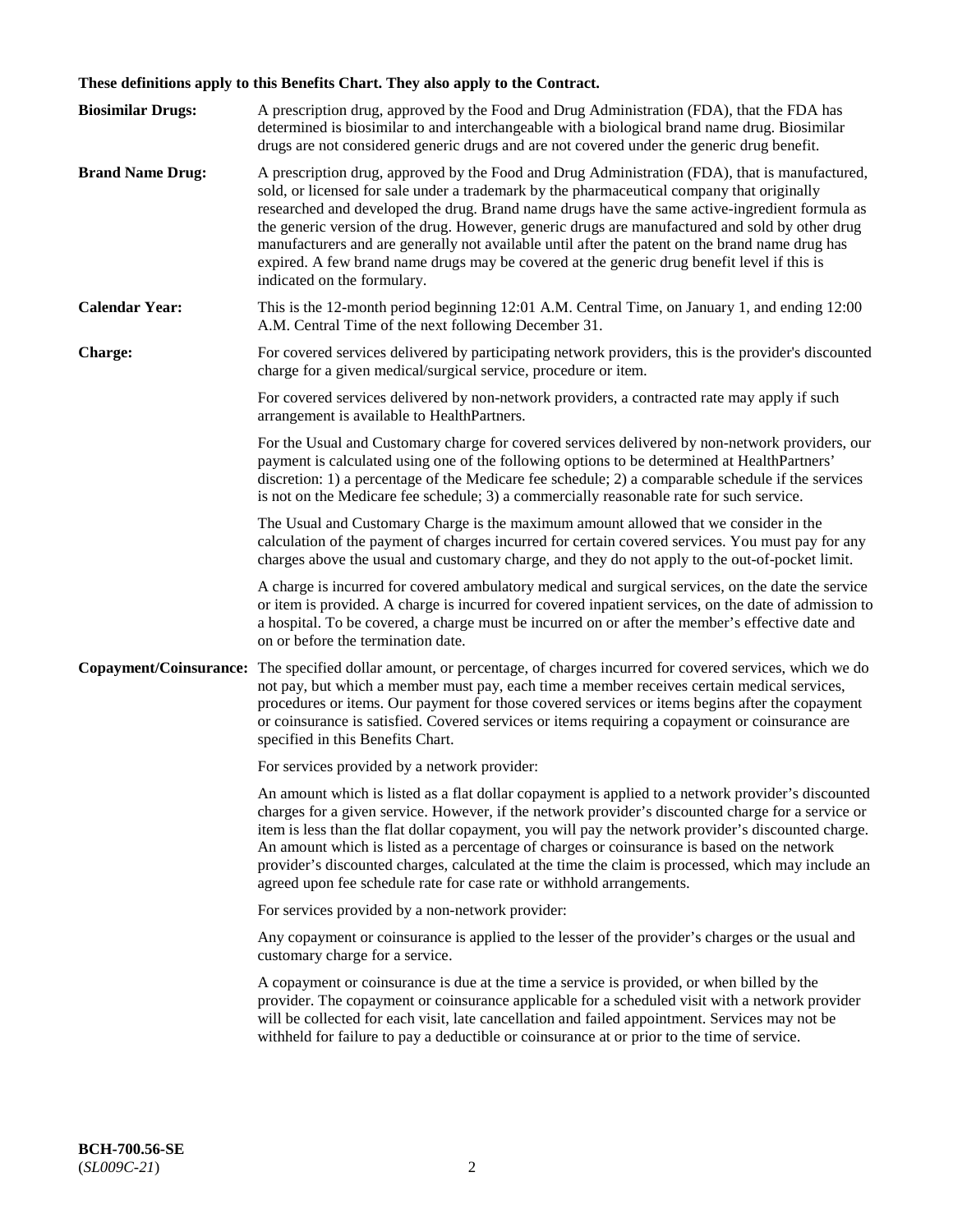| Deductible:                | The specified dollar amount of charges incurred for covered services, which we do not pay, but a<br>member or a family has to pay first in a calendar year. Our payment for those services or items<br>begins after the deductible is satisfied. For network providers, the amount of the charges that apply<br>to the deductible are based on the network provider's discounted charges, calculated at the time<br>the claim is processed, which may include an agreed upon fee schedule rate for case rate or<br>withhold arrangements. For non-network providers, the amount of charges that apply to the<br>deductible are the lesser of the provider's charges or the usual and customary charge for a service.                                                                                                                                                                                                                                                                                                                                                                                                                                                                                                                                             |
|----------------------------|------------------------------------------------------------------------------------------------------------------------------------------------------------------------------------------------------------------------------------------------------------------------------------------------------------------------------------------------------------------------------------------------------------------------------------------------------------------------------------------------------------------------------------------------------------------------------------------------------------------------------------------------------------------------------------------------------------------------------------------------------------------------------------------------------------------------------------------------------------------------------------------------------------------------------------------------------------------------------------------------------------------------------------------------------------------------------------------------------------------------------------------------------------------------------------------------------------------------------------------------------------------|
|                            | Any amounts paid or reimbursed by a third party, including but not limited to: point of service<br>rebates, manufacturer coupons, manufacturer debit cards or other forms of direct reimbursement to<br>a member for a product or service, will not apply toward your deductible, to the extent permitted<br>under state and federal law.                                                                                                                                                                                                                                                                                                                                                                                                                                                                                                                                                                                                                                                                                                                                                                                                                                                                                                                        |
|                            | Your plan has an embedded deductible. This means once a member meets the individual<br>deductible, the plan begins paying benefits for that person. If two or more members of the family<br>meet the family deductible, the plan begins paying benefits for all members of the family,<br>regardless of whether each member has met the individual deductible. However, a member may<br>not contribute more than the individual deductible toward the family deductible.                                                                                                                                                                                                                                                                                                                                                                                                                                                                                                                                                                                                                                                                                                                                                                                         |
|                            | All services are subject to the deductible unless otherwise indicated below in this Benefits Chart.                                                                                                                                                                                                                                                                                                                                                                                                                                                                                                                                                                                                                                                                                                                                                                                                                                                                                                                                                                                                                                                                                                                                                              |
| <b>Formulary:</b>          | This is a current list, which may be revised from time to time, of formulary prescription drugs,<br>medications, equipment and supplies covered by us as indicated in the Benefits Chart which are<br>covered at the highest benefit level. Some drugs may require prior authorization to be covered as<br>formulary drugs. You may be granted an exception to the formulary that is available to you upon<br>request. These guidelines and procedures include exceptions to the formulary for anti-psychotic<br>prescription drugs prescribed to treat emotional disturbances or mental illness if your health care<br>provider (1) indicates to the dispensing pharmacist, orally or in writing, that the prescription must<br>be dispensed as indicated and (2) certifies in writing to us that the prescribed drug will best treat<br>your condition. Also, you may continue to receive certain non-formulary prescription drugs for<br>diagnosed mental illness or emotional disturbance when our formulary changes or you change<br>health plans for up to one year following the change. We also have written guidelines and<br>procedures for granting formulary exceptions for other drugs that are available to you upon request<br>or on our website. |
|                            | <b>HMO Formulary Exception Process (including antipsychotic drugs).</b> If you are prescribed a<br>drug, we must promptly grant you an exception to our formulary when your health care provider<br>indicates to us that:                                                                                                                                                                                                                                                                                                                                                                                                                                                                                                                                                                                                                                                                                                                                                                                                                                                                                                                                                                                                                                        |
|                            | (1) the formulary drug causes an adverse reaction to the patient;<br>(2) the formulary drug is contraindicated for the patient; or<br>(3) the health care provider demonstrates that the prescription drug must be dispensed as written<br>to provide maximum medical benefit to the patient.                                                                                                                                                                                                                                                                                                                                                                                                                                                                                                                                                                                                                                                                                                                                                                                                                                                                                                                                                                    |
|                            | The formulary, and information on drugs that require authorization, are available by calling<br>Member Services or logging on to your "myHealthPartners" account at healthpartners.com.                                                                                                                                                                                                                                                                                                                                                                                                                                                                                                                                                                                                                                                                                                                                                                                                                                                                                                                                                                                                                                                                          |
|                            | Formulary Changes. The formulary may change throughout the year. If you are affected by a<br>formulary change, you will receive at least 30 days' advanced notice of that change, and you<br>may request a formulary exception.                                                                                                                                                                                                                                                                                                                                                                                                                                                                                                                                                                                                                                                                                                                                                                                                                                                                                                                                                                                                                                  |
| <b>Generic Drug:</b>       | A prescription drug, approved by the Food and Drug Administration (FDA) that the FDA has<br>determined is comparable to a brand name drug product in dosage form, strength, route of<br>administration, quality, intended use and documented bioequivalence. Generally, generic drugs<br>cost less than brand name drugs. Some brand name drugs may be covered at the generic drug<br>benefit level if this is indicated on the formulary.                                                                                                                                                                                                                                                                                                                                                                                                                                                                                                                                                                                                                                                                                                                                                                                                                       |
| <b>Non-Formulary Drug:</b> | This is a prescription drug approved by the Food and Drug Administration (FDA) that is not on<br>the formulary, is medically necessary and is not investigative or otherwise excluded under this<br>Benefits Chart.                                                                                                                                                                                                                                                                                                                                                                                                                                                                                                                                                                                                                                                                                                                                                                                                                                                                                                                                                                                                                                              |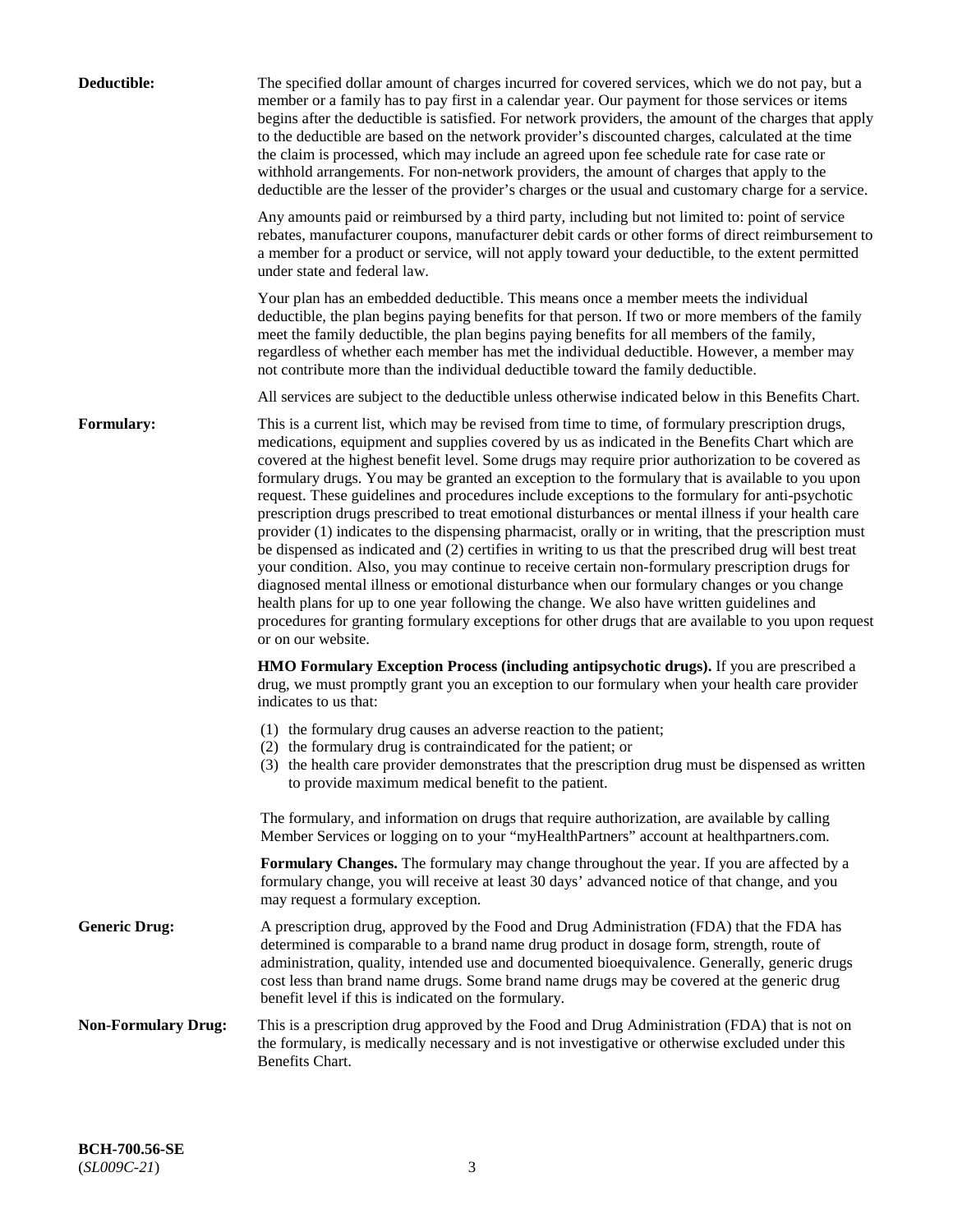| <b>Out-of-Pocket Expenses:</b> | You pay the specified copayments/coinsurance and deductibles applicable for particular services,<br>subject to the out-of-pocket limit described below. These amounts are in addition to the monthly<br>enrollment payments.                                                                                                                                                                                                                                                                                                        |
|--------------------------------|-------------------------------------------------------------------------------------------------------------------------------------------------------------------------------------------------------------------------------------------------------------------------------------------------------------------------------------------------------------------------------------------------------------------------------------------------------------------------------------------------------------------------------------|
| <b>Out-of-Pocket Limit:</b>    | You pay the copayments/coinsurance and deductibles for covered services, to the individual or<br>family out-of-pocket limit. Thereafter we cover 100% of the charges incurred for all other covered<br>services, for the rest of the calendar year. You pay amounts greater than the out-of-pocket limit if<br>you exceed any visit or day limits.                                                                                                                                                                                  |
|                                | Non-Network Benefits above the usual and customary charge (see definition of charge above) do<br>not apply to the out-of-pocket limit.                                                                                                                                                                                                                                                                                                                                                                                              |
|                                | Non-Network benefits for transplant surgery do not apply to the out-of-pocket limit.                                                                                                                                                                                                                                                                                                                                                                                                                                                |
|                                | Any amounts paid or reimbursed by a third party, including but not limited to: point of service<br>rebates, manufacturer coupons, manufacturer debit cards or other forms of direct reimbursement to<br>a member for a product or service, will not apply as an out of pocket expense, to the extent<br>permitted under state and federal law.                                                                                                                                                                                      |
|                                | You are responsible to keep track of the out-of-pocket expenses. Contact our Member Services<br>department for assistance in determining the amount paid by the enrollee for specific eligible<br>services received. Claims for reimbursement under the out-of-pocket limit provisions are subject<br>to the same time limits and provisions described under the "Claims Provisions" section of the<br>Contract.                                                                                                                    |
| <b>Specialty Drug List:</b>    | This is a current list, which may be revised from time to time, of prescription drugs, medications,<br>equipment and supplies, which are typically bio-pharmaceuticals. The purpose of a specialty drug<br>list is to facilitate enhanced monitoring of complex therapies used to treat specific conditions.<br>Specialty drugs are covered by us as indicated in this Benefits Chart. The specialty drug list is<br>available by calling Member Services or logging on to your "myHealthPartners" account at<br>healthpartners.com |
| virtuwell:                     | This is an online service that you may use to receive a diagnosis and treatment for certain routine<br>conditions, such as a cold and flu, ear pain and sinus infections. You may access the virtuwell<br>website at virtuwell.com.                                                                                                                                                                                                                                                                                                 |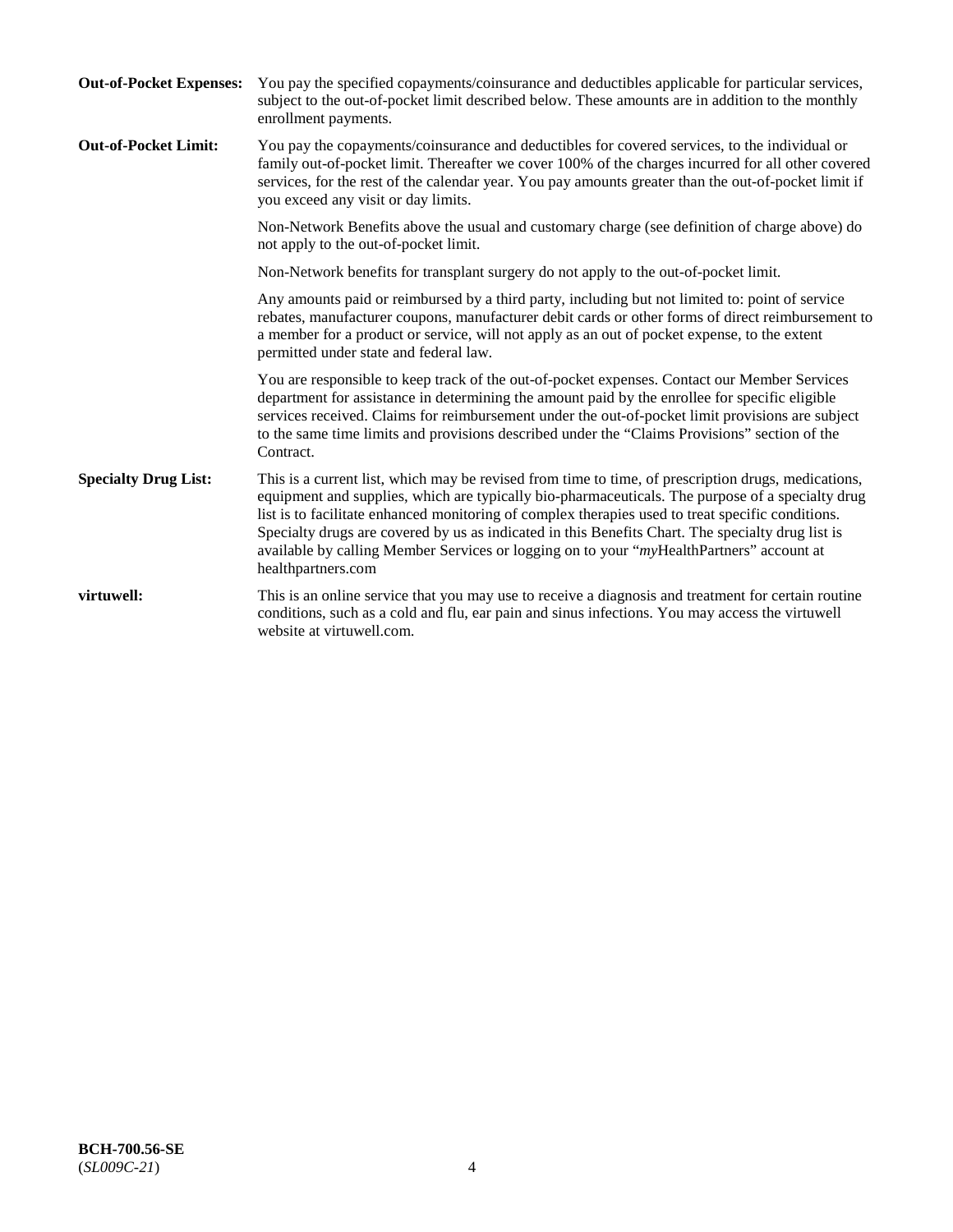# **DEDUCTIBLES AND OUT-OF-POCKET LIMITS**

### **Individual Calendar Year Deductible**

| <b>Network Benefits</b> | <b>Non-Network Benefits</b> |
|-------------------------|-----------------------------|
| \$500                   | \$10,000                    |

# **Family Calendar Year Deductible**

| <b>Network Benefits</b> | <b>Non-Network Benefits</b> |
|-------------------------|-----------------------------|
| \$1,500                 | \$20,000                    |

Separate deductibles must be satisfied under the Network Benefits and Non-Network Benefits.

Your plan has an embedded deductible. This means once a member meets the individual deductible, the plan begins paying benefits for that person. If two or more members of the family meet the family deductible, the plan begins paying benefits for all members of the family, regardless of whether each member has met the individual deductible. However, a member may not contribute more than the individual deductible toward the family deductible.

Any amounts paid or reimbursed by a third party, including but not limited to: point of service rebates, manufacturer coupons, debit cards or other forms of direct reimbursement to a member for a product or service, will not apply toward your deductible, to the extent permitted under state and federal law.

#### **Individual Calendar Year Out-of-Pocket Limit**

| <b>Network Benefits</b> | <b>Non-Network Benefits</b> |
|-------------------------|-----------------------------|
| \$6,250                 | \$30,000                    |

#### **Family Calendar Year Out-of-Pocket Limit**

| <b>Network Benefits</b> | Non-Network Benefits |
|-------------------------|----------------------|
| \$12,500                | \$60,000             |

Separate Out-of-Pocket Limits must be satisfied under the Network Benefits and Non-Network Benefits.

Non-Network Benefits above the usual and customary charge will not apply toward the individual or family out-of-pocket limit.

Any amounts paid or reimbursed by a third party, including but not limited to: point of service rebates, manufacturer coupons, manufacturer debit cards or other forms of direct reimbursement to a member for a product or service, will not apply as an out of pocket expense, to the extent permitted under state and federal law.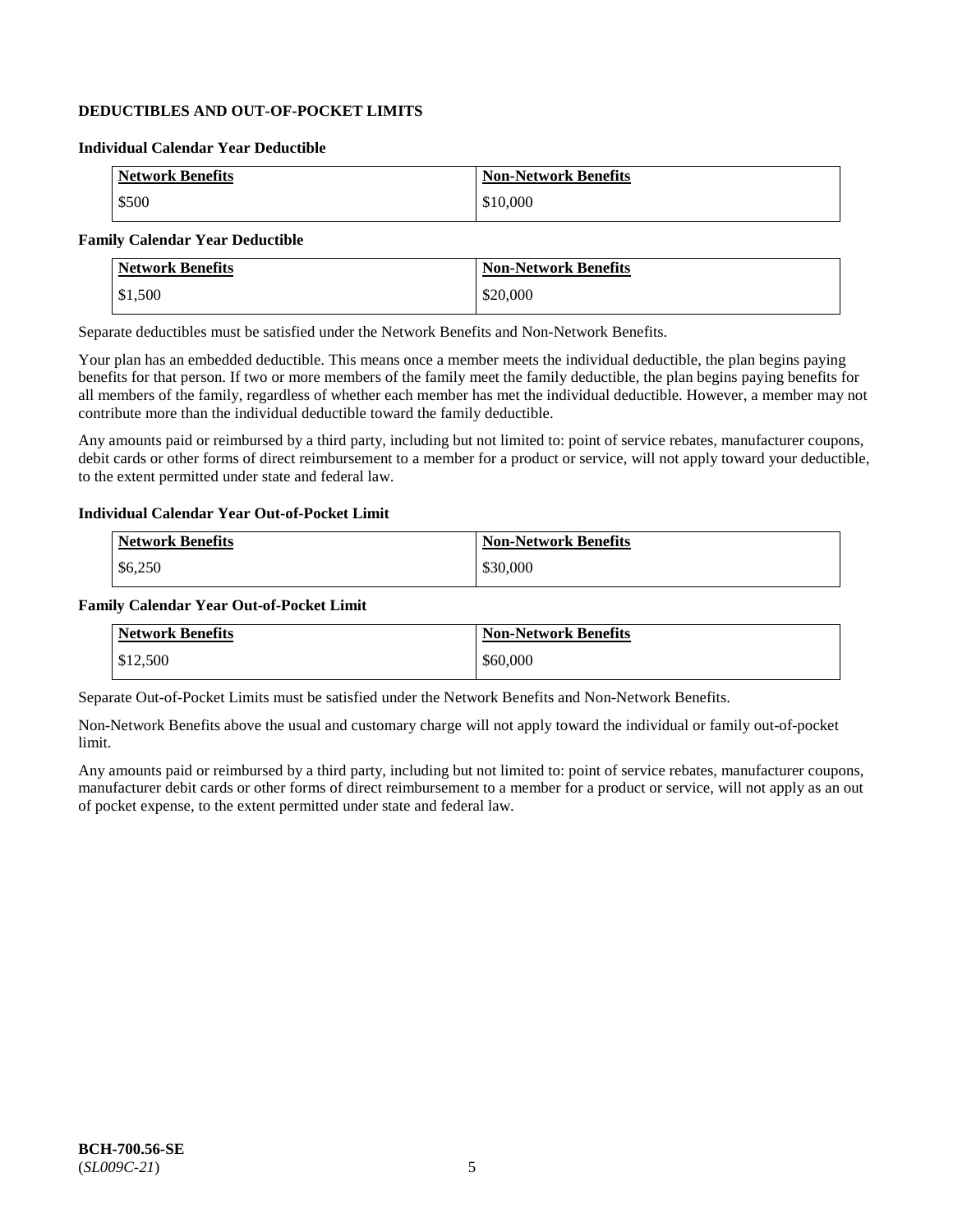# **AMBULANCE AND MEDICAL TRANSPORTATION**

# **Covered Services:**

We cover ambulance and medical transportation for medical emergencies and as shown below.

We also cover medically necessary, non-emergency medical transportation if it meets our medical coverage criteria.

Covered services and supplies are based on established medical policies, which are subject to periodic review and modification by the medical or dental directors. These medical policies (medical coverage criteria) and applicable prior authorization requirements are available by calling Member Services or logging on to your "myHealthPartners" account at [healthpartners.com.](https://www.healthpartners.com/hp/index.html)

# **Ambulance and medical transportation for medical emergencies (other than non-emergency fixed wing air ambulance transportation)**

| Network Benefits             | <b>Non-Network Benefits</b> |
|------------------------------|-----------------------------|
| 70% of the charges incurred. | See Network Benefits.       |

# **Non-emergency fixed wing air ambulance transportation**

| Network Benefits             | <b>Non-Network Benefits</b>  |
|------------------------------|------------------------------|
| 70% of the charges incurred. | 50% of the charges incurred. |

# **Not Covered:**

See "Services Not Covered" in the Group Membership Contract.

# **BEHAVIORAL HEALTH SERVICES**

# **Covered Services:**

Covered services are based on established medical policies, which are subject to periodic review and modification by the medical directors. These medical policies (medical coverage criteria) are available by calling Member Services or logging on to your "*my*HealthPartners" account at [healthpartners.com.](http://www.healthpartners.com/)

You have rights to parity in mental health and substance use disorder treatment as required by the federal Mental Health Parity and Addiction Equity Act and Minnesota Statutes, section 62Q.47. These laws require:

- That mental health and substance abuse services be covered on the same basis as medical services;
- That cost-sharing for mental health and substance abuse services can be no more restrictive than cost-sharing for similar medical services;
- That treatment restrictions and limitation such as prior authorization and medical necessity can be no more restrictive than for similar medical services;
- That if enrollees have concerns they can call Member Services, file a complaint with HealthPartners, or file a complaint with the Minnesota Department of Health.

# **Mental Health Services**

We cover services for: mental health diagnoses as described in the Diagnostic and Statistical Manual of Mental Disorders – Fifth Edition (DSM-5) (most recent edition) that lead to significant disruption of function in the member's life.

We also provide coverage for mental health treatment ordered by a Minnesota court under a valid court order that is issued on the basis of a behavioral care evaluation performed by a licensed psychiatrist or doctoral level licensed psychologist, which includes a diagnosis and an individual treatment plan for care in the most appropriate, least restrictive environment. We must be given a copy of the court order and the behavioral care evaluation, and the service must be a covered benefit under this plan, and the service must be provided by a network provider, or other provider as required by law. We cover the evaluation upon which the court order was based if it was provided by a network provider. We also provide coverage for the initial mental health evaluation of a child, regardless of whether that evaluation leads to a court order for treatment, if the evaluation is ordered by a Minnesota juvenile court.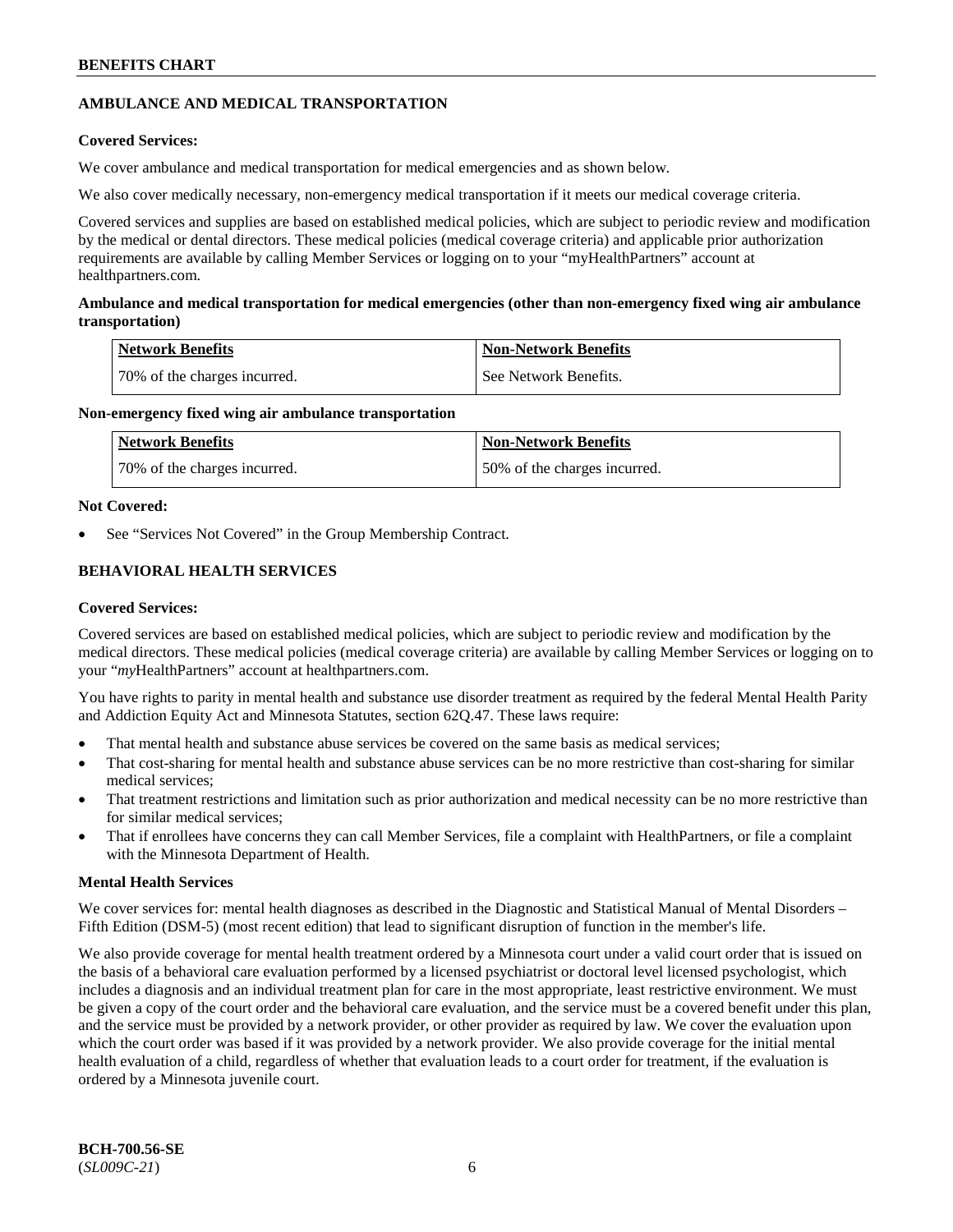**Outpatient Services, including intensive outpatient and day treatment:** We cover medically necessary outpatient professional mental health services for evaluation, crisis intervention, and treatment of mental health disorders.

A comprehensive diagnostic assessment will be made of each patient as the basis for a determination by a mental health professional, concerning the appropriate treatment and the extent of services required.

Outpatient services we cover for a diagnosed mental health condition include the following:

- Individual, group, family, and multi-family therapy;
- Medication management provided by a physician, certified nurse practitioner, or physician's assistant;
- Psychological testing services for the purposes of determining the differential diagnoses and treatment planning for patients currently receiving behavioral health services;
- Day treatment and intensive outpatient services in a licensed program;
- Partial hospitalization services in a licensed hospital or community mental health center;
- Psychotherapy and nursing services provided in the home if authorized by us; and
- Treatment for gender dysphoria that meets medical coverage criteria.

| <b>Network Benefits</b>                                                                                                                     | <b>Non-Network Benefits</b>  |
|---------------------------------------------------------------------------------------------------------------------------------------------|------------------------------|
| 100% of the charges incurred, subject to a member<br>copayment of \$45 per visit.<br>Deductible does not apply.                             | 50% of the charges incurred. |
| For family therapy, only one member copayment will<br>be charged, regardless of the number of members<br>primarily involved in the therapy. |                              |

#### **Group Therapy**

| <b>Network Benefits</b>                                                                                            | <b>Non-Network Benefits</b>  |
|--------------------------------------------------------------------------------------------------------------------|------------------------------|
| 100% of the charges incurred, subject to a member<br>copayment of \$22.50 per visit.<br>Deductible does not apply. | 50% of the charges incurred. |

**Inpatient Services, including psychiatric residential treatment:** We cover medically necessary inpatient services in a hospital and professional services for treatment of mental health disorders. Medical stabilization is covered under inpatient hospital services in the "Hospital and Skilled Nursing Facility Services" section.

We also cover medically necessary psychiatric residential treatment for adults and emotionally disabled children as diagnosed by a physician. This care must be authorized by us and provided by a hospital or residential behavioral health treatment facility licensed by the local state or Health and Human Services Department. Services not covered under this benefit include shelter services, correctional services, detention services, transitional services, group residential services, foster care services and wilderness programs.

| Network Benefits             | Non-Network Benefits         |
|------------------------------|------------------------------|
| 70% of the charges incurred. | 50% of the charges incurred. |

#### **Chemical Health Services**

We cover medically necessary services for assessments by a licensed alcohol and drug counselor and treatment of Substance-Related Disorders as defined in the latest edition of the DSM-5.

**Outpatient Services, including intensive outpatient and day treatment services:** We cover medically necessary outpatient professional services for the diagnosis and treatment of chemical dependency. Chemical dependency treatment programs must be licensed by the applicable state agency.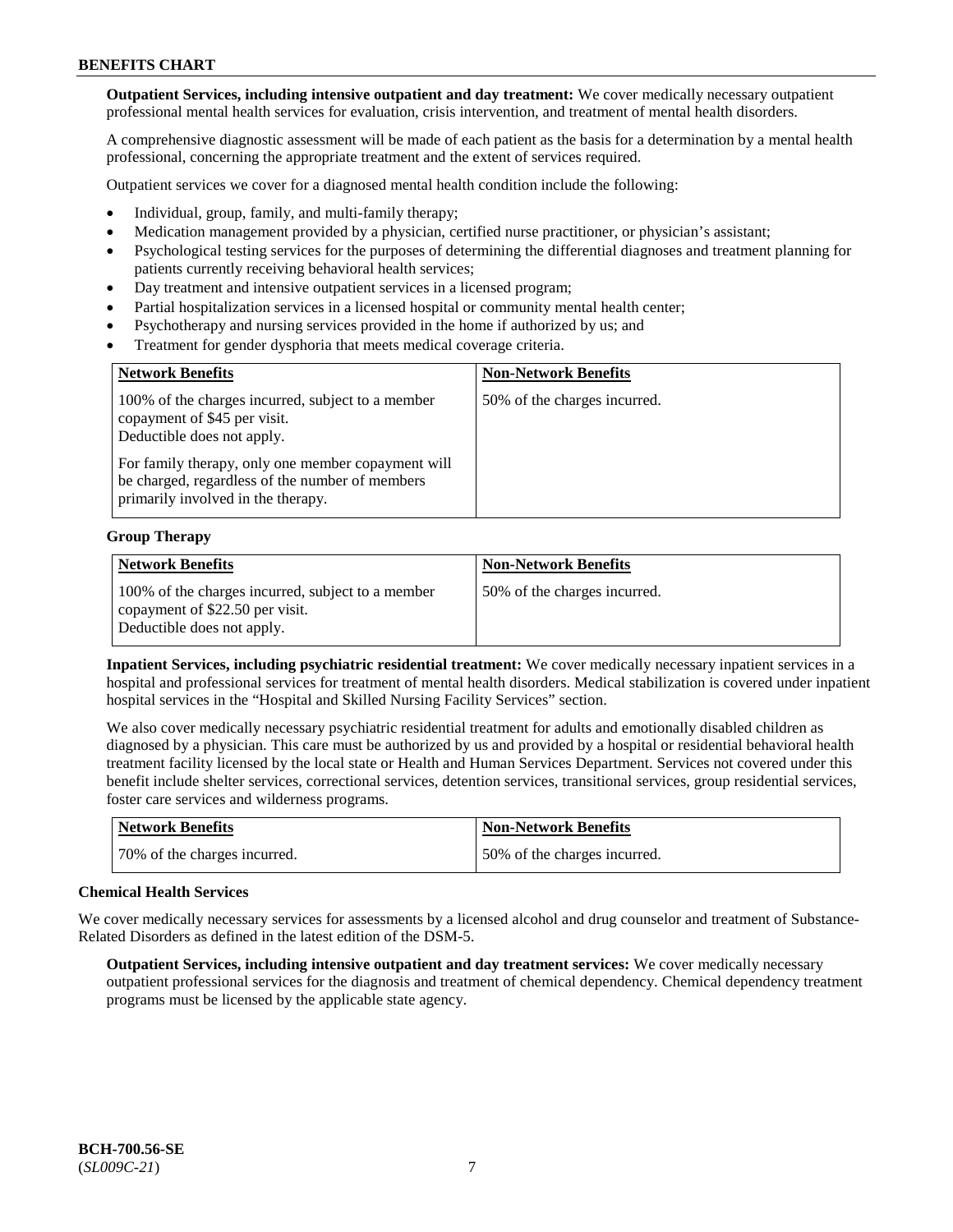Outpatient services we cover for a diagnosed chemical dependency condition include the following:

- Individual, group, family, and multi-family therapy provided in an office setting;
- Opiate replacement therapy including methadone and buprenorphine treatment; and
- Day treatment and intensive outpatient services in a licensed program.

| <b>Network Benefits</b>                                                                                                                     | <b>Non-Network Benefits</b>  |
|---------------------------------------------------------------------------------------------------------------------------------------------|------------------------------|
| 100% of the charges incurred, subject to a member<br>copayment of \$45 per visit.<br>Deductible does not apply.                             | 50% of the charges incurred. |
| For family therapy, only one member copayment will<br>be charged, regardless of the number of members<br>primarily involved in the therapy. |                              |

**Inpatient Services:** We cover medically necessary inpatient services in a hospital or primary residential treatment in a licensed chemical health treatment center. Primary residential treatment is an intensive residential treatment program of limited duration, typically 30 days or less.

We cover services provided in a hospital that is licensed by the local state and accredited by Medicare.

**Detoxification Services.** We cover detoxification services in a hospital or community detoxification facility if it is licensed by the local Health and Human Services Department.

| <b>Network Benefits</b>      | <b>Non-Network Benefits</b>  |
|------------------------------|------------------------------|
| 70% of the charges incurred. | 50% of the charges incurred. |

# **Not Covered:**

See "Services Not Covered" in the Group Membership Contract.

# **CHIROPRACTIC SERVICES**

#### **Covered Services:**

We cover chiropractic services for rehabilitative care, provided to diagnose and treat acute neuromusculo-skeletal conditions.

Massage therapy which is performed in conjunction with other treatment/modalities by a chiropractor, is part of a prescribed treatment plan and is not billed separately is covered.

| <b>Network Benefits</b>                                                                                         | <b>Non-Network Benefits</b>                                           |
|-----------------------------------------------------------------------------------------------------------------|-----------------------------------------------------------------------|
| 100% of the charges incurred, subject to a member<br>copayment of \$45 per visit.<br>Deductible does not apply. | 50% of the charges incurred.<br>Limit of 20 visits per calendar year. |

#### **Not Covered:**

- Massage therapy for the purpose of comfort or convenience of the member.
- See "Services Not Covered" in the Group Membership Contract.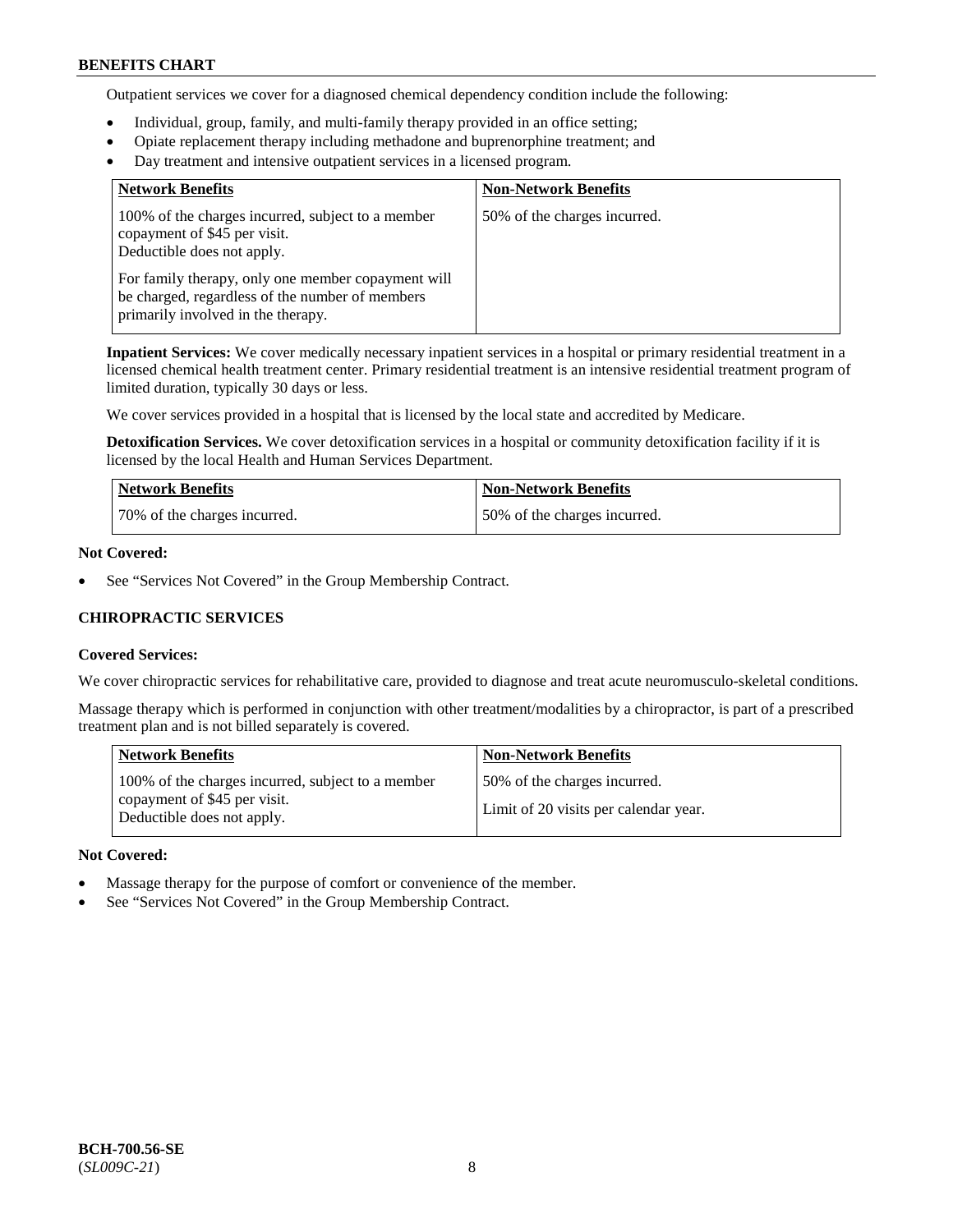# **CLINICAL TRIALS**

# **Covered Services:**

We cover certain routine services if you participate in a Phase I, Phase II, Phase III or Phase IV clinical trial that is conducted in relation to the prevention, detection, or treatment of cancer or other life-threatening disease or condition as defined in the Affordable Care Act. We cover routine patient costs for services that would be eligible under this Benefits Chart if the service was provided outside of a clinical trial.

| <b>Network Benefits</b>                                | <b>Non-Network Benefits</b>                            |
|--------------------------------------------------------|--------------------------------------------------------|
| Coverage level is same as corresponding Network        | Coverage level is same as corresponding Non-Network    |
| Benefit, depending on type of service provided such as | Benefit, depending on type of service provided such as |
| Office Visits for Illness or Injury, Inpatient or      | Office Visits for Illness or Injury, Inpatient or      |
| <b>Outpatient Hospital Services.</b>                   | Outpatient Hospital Services.                          |

# **Not Covered:**

- The investigative item, device or service itself.
- Items or services that are provided solely to satisfy data collection and analysis needs and that are not used in the direct clinical management of the patient.
- A service that is clearly inconsistent with widely accepted and established standards of care for a particular diagnosis.
- See "Services Not Covered" in the Group Membership Contract.

# **DENTAL SERVICES**

# **Covered Services:**

We cover services as described below.

**Accidental Dental Services:** We cover dentally necessary services to treat and restore damage done to sound, natural, unrestored teeth as a result of an accidental injury. Coverage is for damage caused by external trauma to face and mouth only, not for cracked or broken teeth which result from biting or chewing. We cover restorations, root canals, crowns and replacement of teeth lost that are directly related to the accident in which the member was involved. We cover initial exams, xrays, and palliative treatment including extractions, and other oral surgical procedures directly related to the accident. Subsequent treatment must be initiated within the specified time-frame and must be directly related to the accident. We do not cover restoration and replacement of teeth that are not "sound and natural" at the time of the accident.

Full mouth rehabilitation to correct occlusion (bite) and malocclusion (misaligned teeth not due to the accident) are not covered.

When an implant-supported dental prosthetic treatment is pursued, the accidental dental benefit will be applied to the prosthetic procedure. Benefits are limited to the amount that would be paid toward the placement of a removable dental prosthetic appliance that could be used in the absence of implant treatment. Care must be provided or pre-authorized by a HealthPartners dentist.

| <b>Network Benefits</b>      | <b>Non-Network Benefits</b>   |
|------------------------------|-------------------------------|
| 80% of the charges incurred. | 150% of the charges incurred. |

For all accidental dental services, treatment and/or restoration must be initiated within six months of the date of the injury. Coverage is limited to the initial course of treatment and/or initial restoration. Services must be provided within twenty-four months of the date of injury to be covered.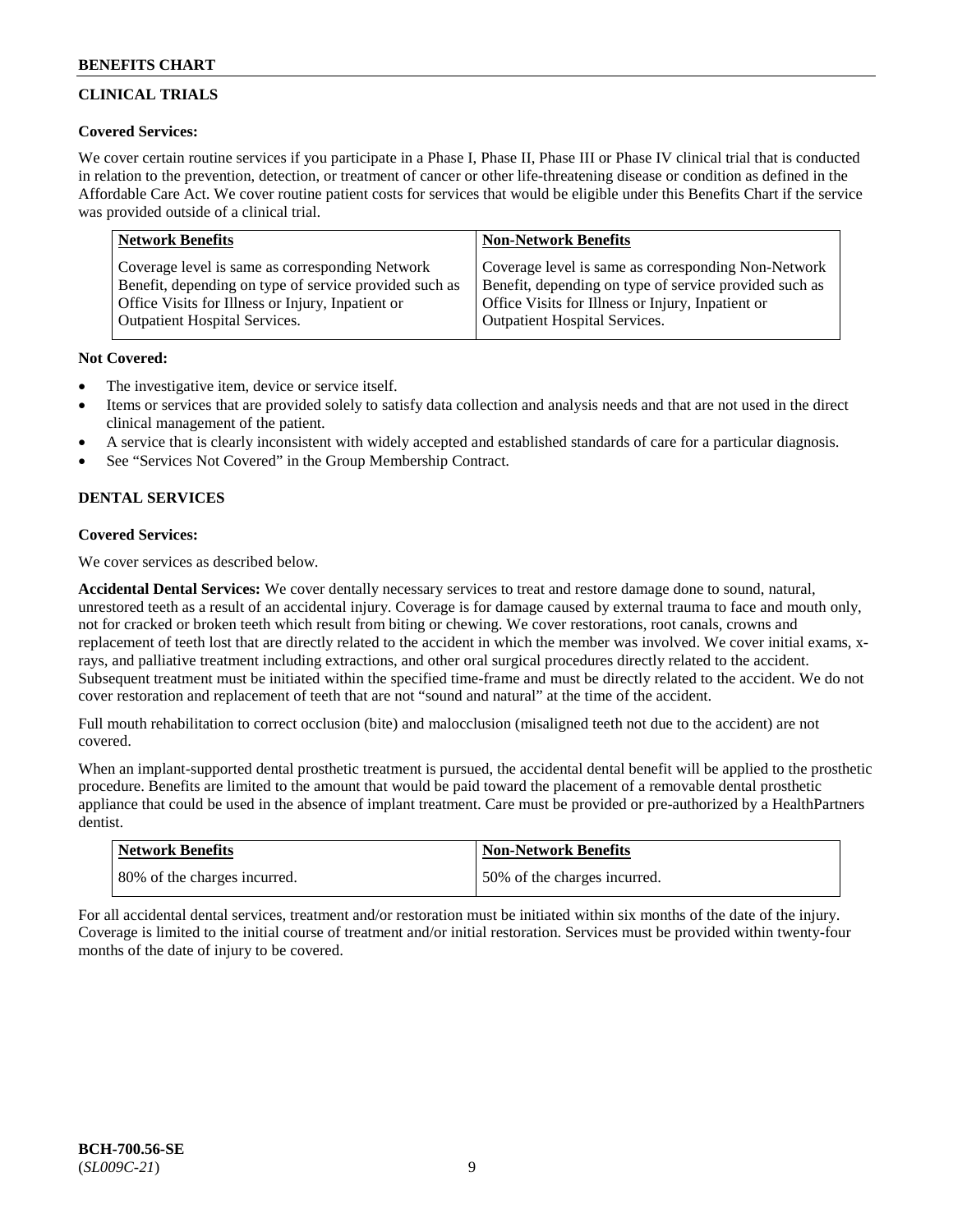# **Medical Referral Dental Services**

**Medically Necessary Outpatient Dental Services:** We cover medically necessary outpatient dental services. Coverage is limited to dental services required for treatment of an underlying medical condition, e.g., removal of teeth to complete radiation treatment for cancer of the jaw, cysts and lesions.

| <b>Network Benefits</b>                                                                                         | <b>Non-Network Benefits</b>  |
|-----------------------------------------------------------------------------------------------------------------|------------------------------|
| 100% of the charges incurred, subject to a member<br>copayment of \$45 per visit.<br>Deductible does not apply. | 50% of the charges incurred. |

**Medically Necessary Hospitalization and Anesthesia for Dental Care:** We cover medically necessary hospitalization for dental care. This is limited to charges incurred by a member who: (1) is a child under age  $5$ ; (2) is severely disabled; (3) has a medical condition and requires hospitalization or general anesthesia for dental care treatment; or (4) is a child between age 5 and 12 and care in dental offices has been attempted unsuccessfully and usual methods of behavior modification have not been successful, or when extensive amounts of restorative care, exceeding four appointments, are required. Coverage is limited to facility and anesthesia charges. Oral surgeon/dentist professional fees are not covered.

| <b>Network Benefits</b>      | Non-Network Benefits         |
|------------------------------|------------------------------|
| 70% of the charges incurred. | 50% of the charges incurred. |

**Medical Complications of Dental Care:** We cover medical complications of dental care. Treatment must be medically necessary care and related to medical complications of non-covered dental care, including complications of the head, neck, or substructures.

| <b>Network Benefits</b>                                                                                         | <b>Non-Network Benefits</b>  |
|-----------------------------------------------------------------------------------------------------------------|------------------------------|
| 100% of the charges incurred, subject to a member<br>copayment of \$45 per visit.<br>Deductible does not apply. | 50% of the charges incurred. |

**Oral Surgery**: We cover oral surgery. Coverage is limited to treatment of medical conditions requiring oral surgery, such as treatment of oral neoplasm, non-dental cysts, fracture of the jaws, trauma of the mouth and jaws.

| <b>Network Benefits</b>                                                                                         | <b>Non-Network Benefits</b>  |
|-----------------------------------------------------------------------------------------------------------------|------------------------------|
| 100% of the charges incurred, subject to a member<br>copayment of \$45 per visit.<br>Deductible does not apply. | 50% of the charges incurred. |

**Treatment of Cleft Lip and Cleft Palate:** We cover treatment of cleft lip and cleft palate of a dependent child to age 26, including orthodontic treatment and oral surgery directly related to the cleft. Benefits are limited to inpatient or outpatient expenses arising from medical and dental treatment that was scheduled or initiated prior to the dependent turning age 19. Dental services that are not required for the treatment of cleft lip or cleft palate are not covered. If a dependent child covered under this Contract is also covered under a dental plan which includes orthodontic services, that dental plan shall be considered primary for the necessary orthodontic services. Oral appliances are subject to the same copayment, conditions and limitations as durable medical equipment.

| Network Benefits                                                                                                | <b>Non-Network Benefits</b>  |
|-----------------------------------------------------------------------------------------------------------------|------------------------------|
| 100% of the charges incurred, subject to a member<br>copayment of \$45 per visit.<br>Deductible does not apply. | 50% of the charges incurred. |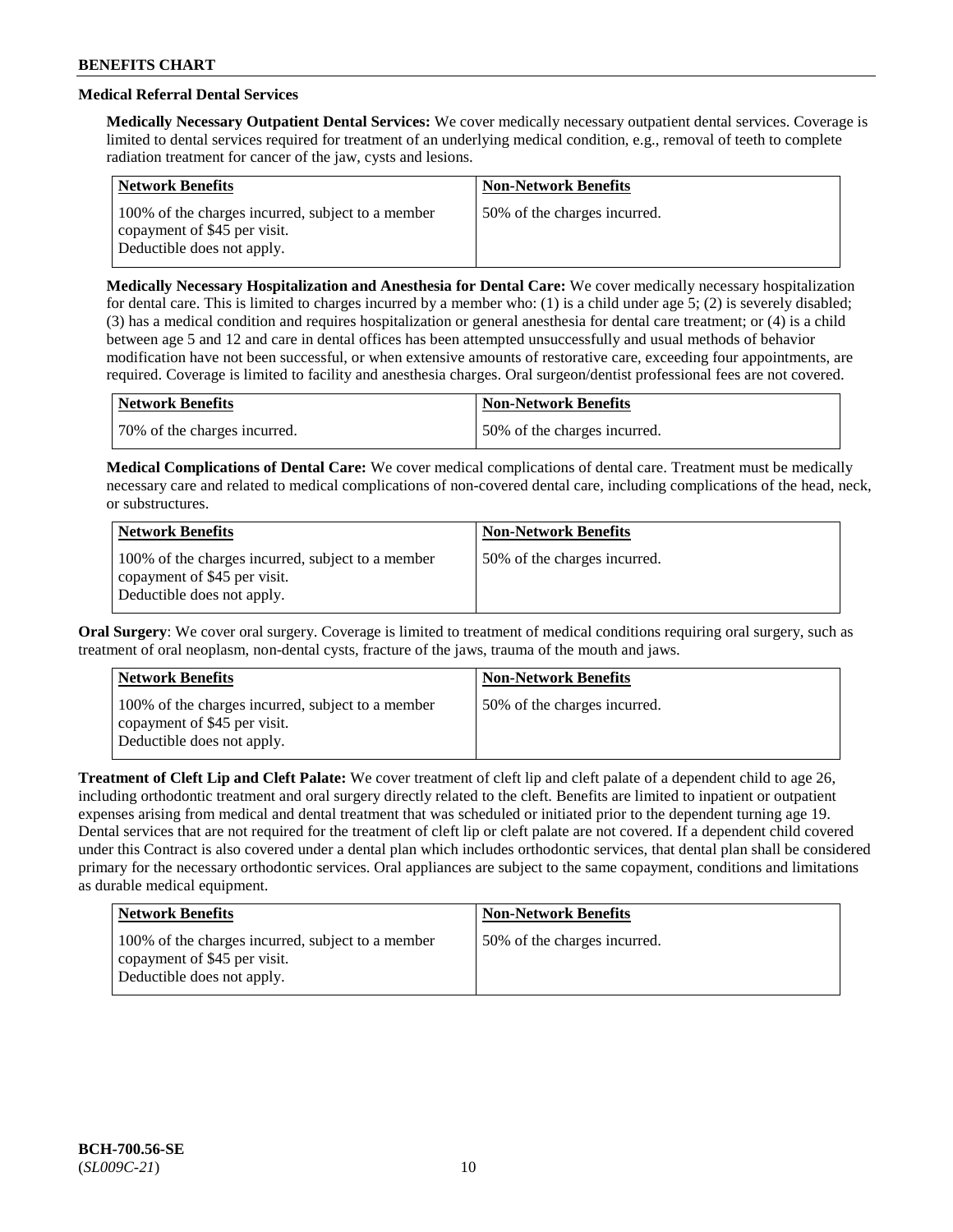**Treatment of Temporomandibular Disorder (TMD) and Craniomandibular Disorder (CMD):** We cover surgical and non-surgical treatment of temporomandibular disorder (TMD) and craniomandibular disorder (CMD), which is medically necessary care. Dental services which are not required to directly treat TMD or CMD are not covered.

| <b>Network Benefits</b>                                                                                         | <b>Non-Network Benefits</b>  |
|-----------------------------------------------------------------------------------------------------------------|------------------------------|
| 100% of the charges incurred, subject to a member<br>copayment of \$45 per visit.<br>Deductible does not apply. | 50% of the charges incurred. |

# **Not Covered:**

- Dental treatment, procedures or services not listed in this Benefits Chart.
- Accident related dental services if treatment is (1) provided to teeth which are not sound and natural, (2) to teeth which have been restored, (3) initiated beyond six months from the date of the injury, (4) received beyond the initial treatment or restoration or (5) received beyond twenty-four months from the date of injury.
- Oral surgery to remove wisdom teeth.
- Orthognathic treatment or procedures and all related services, unless it is required to treat TMD or CMD and it meets our medical coverage criteria.
- See "Services Not Covered" in the Group Membership Contract.

# **DIAGNOSTIC IMAGING SERVICES**

#### **Covered Services:**

We cover diagnostic imaging, when ordered by a provider and provided in a clinic or outpatient hospital facility.

For Network Benefits, non-emergent, scheduled outpatient Magnetic Resonance Imaging (MRI) and Computed Tomography (CT) must be provided at a designated facility. Your physician or facility will obtain or verify prior authorization for these services with HealthPartners, as needed.

We cover services provided in a clinic or outpatient hospital facility (to see the benefit level for inpatient hospital or skilled nursing facility services, see benefits under Inpatient Hospital and Skilled Nursing Facility Services).

# **Outpatient Magnetic Resonance Imaging (MRI) and Computed Tomography (CT)**

| Network Benefits             | <b>Non-Network Benefits</b>  |
|------------------------------|------------------------------|
| 70% of the charges incurred. | 50% of the charges incurred. |

# **All other outpatient diagnostic imaging services for illness or injury**

#### **Services for illness or injury**

| Network Benefits             | Non-Network Benefits         |
|------------------------------|------------------------------|
| 70% of the charges incurred. | 50% of the charges incurred. |

#### **Preventive services (MRI/CT procedures are not considered preventive)**

Diagnostic imaging services associated with preventive services are covered at the benefit level shown in the "Preventive Services" section of this Benefits Chart.

#### **Not Covered:**

See "Services Not Covered" in the Group Membership Contract.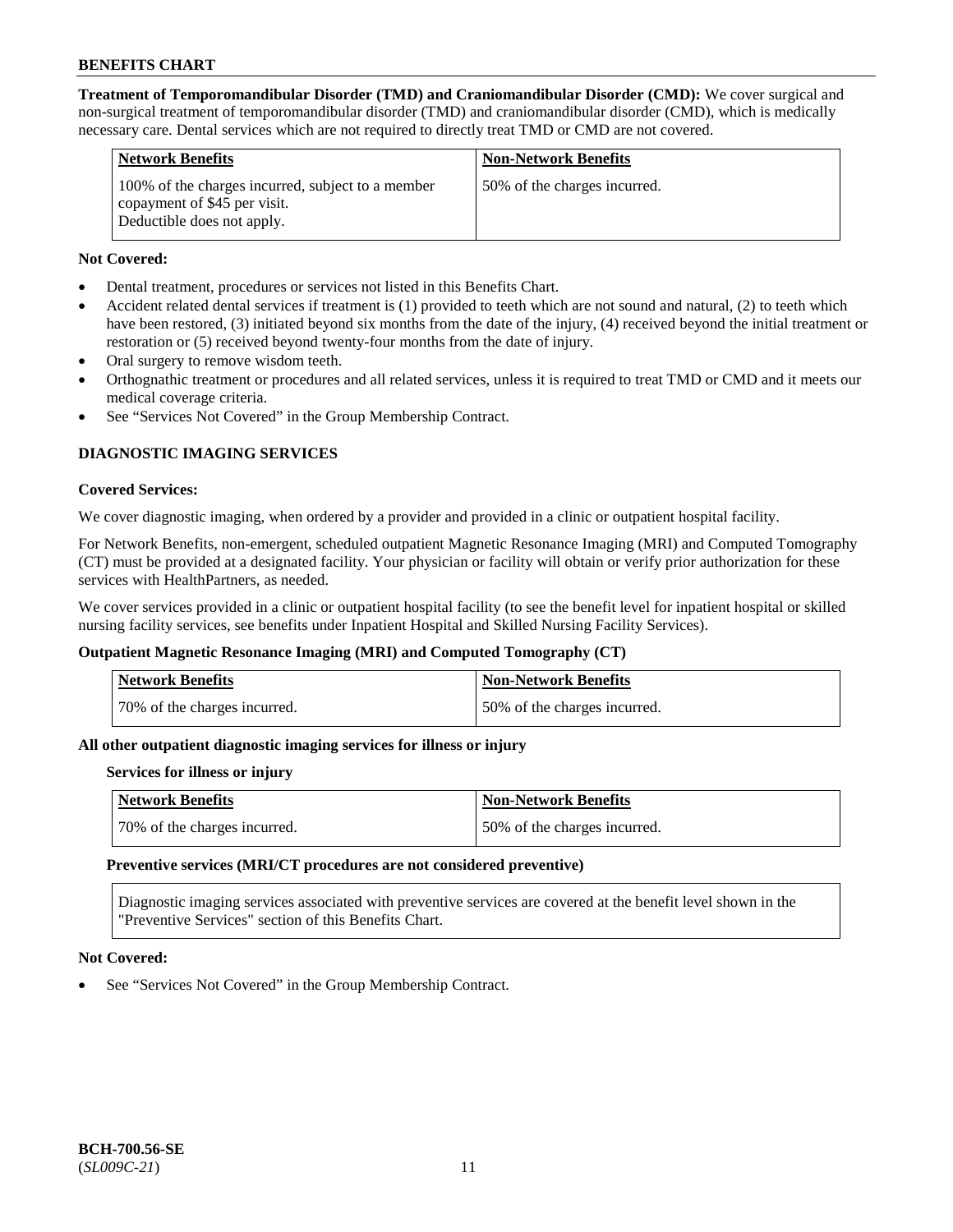# **DURABLE MEDICAL EQUIPMENT, PROSTHETICS, ORTHOTICS, AND SUPPLIES**

### **Covered Services:**

We cover equipment and services, as described below.

We cover durable medical equipment and services, prosthetics, orthotics and supplies, subject to the limitations below, including certain disposable supplies, enteral feedings and the following diabetic supplies and equipment: glucose monitors, insulin pumps, syringes, blood and urine test strips and other diabetic supplies as deemed medically appropriate and necessary, for members with gestational, Type I or Type II diabetes.

External hearing aids (including osseointegrated or bone anchored) for members age 18 or younger who have hearing loss that is not correctable by other covered procedures. Coverage is limited to one basic, standard hearing aid for each ear every three years. A basic hearing aid is defined as a hearing device that consists of a microphone, amplifier, volume control, battery and receiver. It does not include upgrades above and beyond the functionality of a basic hearing aid, including but not limited to hearing improvements for group settings, background noise, Bluetooth/remote control functionality, or extended warranties. Charges for upgrades above the cost of a basic, standard hearing aid are not covered.

#### **Diabetic supplies purchased at a pharmacy**

| <b>Network Benefits</b>                                    | <b>Non-Network Benefits</b>   |
|------------------------------------------------------------|-------------------------------|
| 70% of the charges incurred.<br>Deductible does not apply. | 50\% of the charges incurred. |

#### **Diabetic supplies purchased from a non-pharmacy provider**

| <b>Network Benefits</b>                                              | <b>Non-Network Benefits</b>  |
|----------------------------------------------------------------------|------------------------------|
| 70% of the charges incurred if purchased from an<br>approved vendor. | 50% of the charges incurred. |

#### **Special dietary treatment for Phenylketonuria (PKU) if it meets our medical coverage criteria**

| Network Benefits                                           | <b>Non-Network Benefits</b>   |
|------------------------------------------------------------|-------------------------------|
| 70% of the charges incurred.<br>Deductible does not apply. | 150% of the charges incurred. |

#### **Oral amino acid based elemental formula if it meets our medical coverage criteria**

| <b>Network Benefits</b>      | <b>Non-Network Benefits</b>  |
|------------------------------|------------------------------|
| 70% of the charges incurred. | 50% of the charges incurred. |

#### **All other durable medical equipment, prosthetics, orthotics and supplies**

| Network Benefits             | <b>Non-Network Benefits</b>  |
|------------------------------|------------------------------|
| 70% of the charges incurred. | 50% of the charges incurred. |

### **Limitations:**

Coverage of durable medical equipment is limited by the following:

- No more than a 93-day supply of diabetic supplies are covered and dispensed at a time.
- Payment will not exceed the cost of an alternate piece of equipment or service that is effective and medically necessary.
- Wigs for hair loss resulting from alopecia areata are limited to one per calendar year.
- For prosthetic benefits, other than hair prostheses (i.e., wigs) for hair loss resulting from alopecia areata and oral appliances for cleft lip and cleft palate, payment will not exceed the cost of an alternate piece of equipment or service that is effective, medically necessary and enables members to conduct standard activities of daily living.
- We reserve the right to determine if an item will be approved for rental vs. purchase.
- We require that certain diabetic supplies and equipment be purchased at a pharmacy.
- Diabetic supplies and equipment are limited to certain models and brands.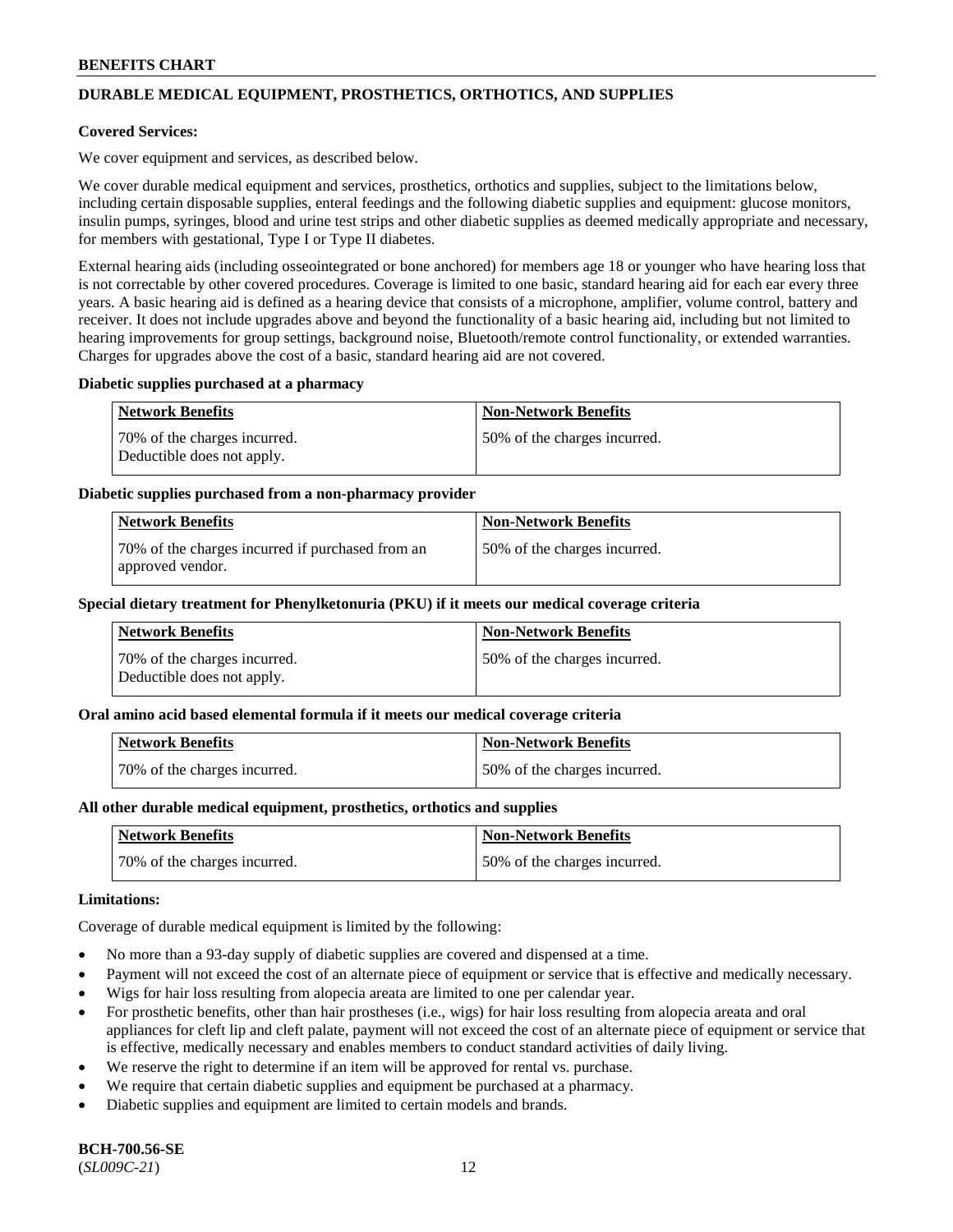- Durable medical equipment and supplies must be obtained from or repaired by approved vendors.
- Covered services and supplies are based on established medical policies, which are subject to periodic review and modification by the medical or dental directors. Our coverage policy for diabetic supplies includes information on our required models and brands. These medical policies (medical coverage criteria) are available by calling Member Services or logging on to your "*my*HealthPartners" account a[t healthpartners.com.](https://www.healthpartners.com/hp/index.html)

# **Not Covered:**

Items that are not eligible for coverage include, but are not limited to:

- Replacement or repair of any covered items, if the items are (i) damaged or destroyed by misuse, abuse or carelessness, (ii) lost; or (iii) stolen.
- Duplicate or similar items.
- Labor and related charges for repair of any covered items which are more than the cost of replacement by an approved vendor.
- Sales tax, mailing, delivery charges, service call charges.
- Items that are primarily educational in nature or for hygiene, vocation, comfort, convenience or recreation.
- Communication aids or devices: equipment to create, replace or augment communication abilities including, but not limited to, speech processors, receivers, communication boards, or computer or electronic assisted communication.
- Hearing aids (implantable and external, including osseointegrated or bone anchored) and their fitting, except as specifically described in this Benefits Chart. This exclusion does not apply to cochlear implants.
- Eyeglasses, contact lenses and their fitting, measurement and adjustment, except as specifically described in this Benefits Chart.
- Hair prostheses (wigs), except as specifically described in this Benefits Chart.
- Household equipment which primarily has customary uses other than medical, such as, but not limited to, exercise cycles, air purifiers, central or unit air conditioners, water purifiers, non-allergenic pillows, mattresses or waterbeds.
- Household fixtures including, but not limited to, escalators or elevators, ramps, swimming pools and saunas.
- Modifications to the structure of the home including, but not limited to, wiring, plumbing or charges for installation of equipment.
- Vehicle, car or van modifications including, but not limited to, hand brakes, hydraulic lifts and car carrier.
- Rental equipment while owned equipment is being repaired by non-contracted vendors, beyond one month rental of medically necessary equipment.
- Other equipment and supplies, including but not limited to assistive devices, that we determine are not eligible for coverage.
- See "Services Not Covered" in the Group Membership Contract.

# **EMERGENCY AND URGENTLY NEEDED CARE SERVICES**

# **Covered Services:**

We cover services for emergency care and urgently needed care if the services are otherwise eligible for coverage under this Benefits Chart.

**Urgently Needed Care.** These are services to treat an unforeseen illness or injury, which are required in order to prevent a serious deterioration in your health, and which cannot be delayed until the next available clinic or office hours.

# **Urgently Needed care at clinics**

| <b>Network Benefits</b>                                                                                         | <b>Non-Network Benefits</b> |
|-----------------------------------------------------------------------------------------------------------------|-----------------------------|
| 100% of the charges incurred, subject to a member<br>copayment of \$45 per visit.<br>Deductible does not apply. | See Network Benefits.       |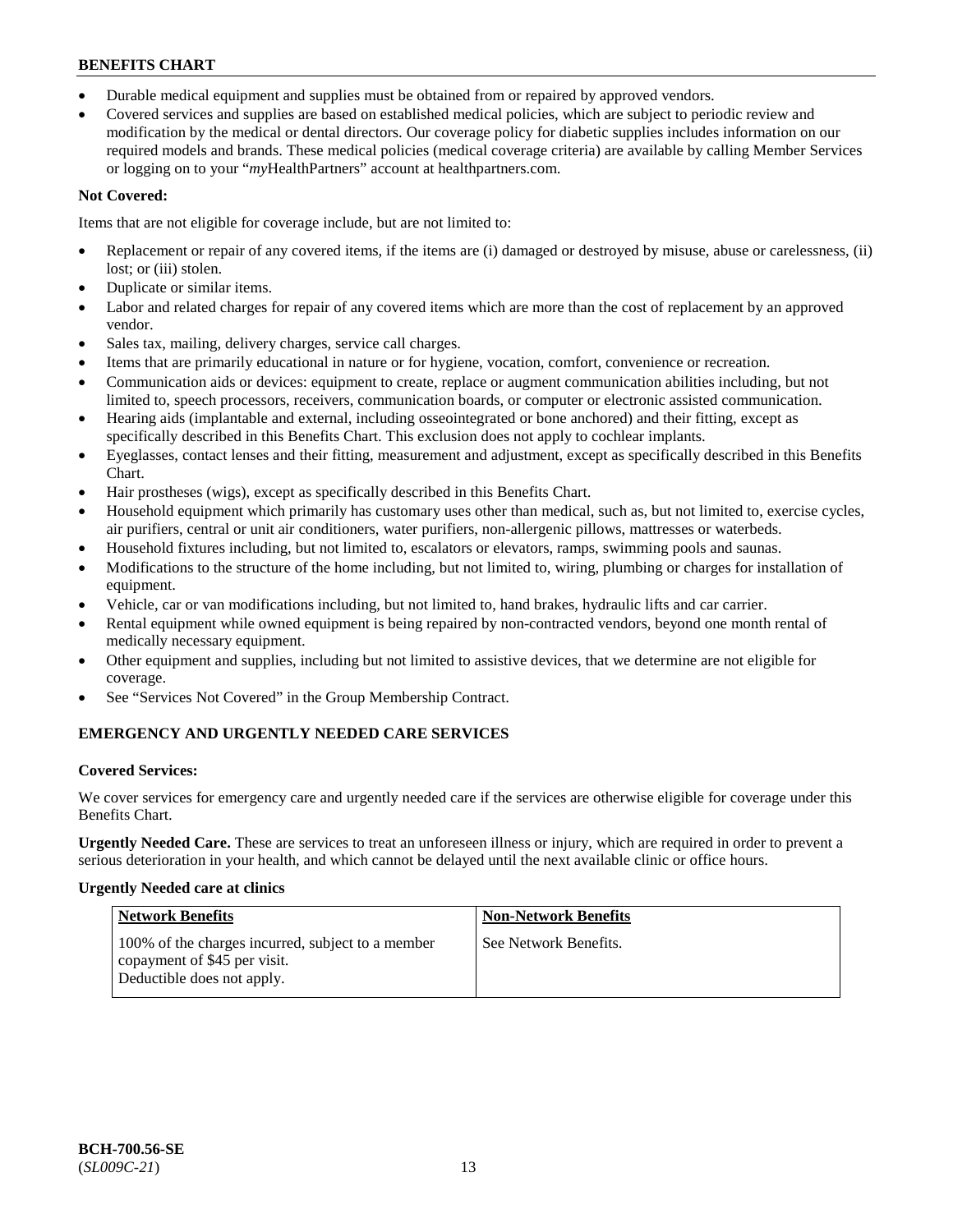**Emergency Care.** These are services to treat: (1) the sudden, unexpected onset of illness or injury which, if left untreated or unattended until the next available clinic or office hours, would result in hospitalization, or (2) a condition requiring professional health services immediately necessary to preserve life or stabilize health.

When reviewing claims for coverage of emergency services, our medical director will take into consideration a reasonable layperson's belief that the circumstances required immediate medical care that could not wait until the next working day or next available clinic appointment. Emergency care also includes an immediate response service available on a 24-hour, sevenday-a-week basis for each child, or person, having a psychiatric crisis, a mental health crisis, or a mental health emergency.

# **Emergency care in a hospital emergency room, including professional services of a physician**

| <b>Network Benefits</b>      | <b>Non-Network Benefits</b> |
|------------------------------|-----------------------------|
| 70% of the charges incurred. | See Network Benefits.       |

#### **Inpatient emergency care in a hospital**

| Network Benefits             | <b>Non-Network Benefits</b> |
|------------------------------|-----------------------------|
| 70% of the charges incurred. | See Network Benefits.       |

# **Not Covered:**

• See "Services Not Covered" in the Group Membership Contract.

# **GENE THERAPY**

# **Covered Services:**

We cover gene therapy treatment that meets our current medical coverage criteria.

| <b>Network Benefits</b>                                                                                                                                                                                 | <b>Non-Network Benefits</b> |
|---------------------------------------------------------------------------------------------------------------------------------------------------------------------------------------------------------|-----------------------------|
| Coverage level is same as corresponding Network<br>Benefit, depending on type of service provided, such as<br>Office Visits for Illness or Injury, Inpatient or<br><b>Outpatient Hospital Services.</b> | No Coverage.                |

#### **Limitations:**

- Gene therapy must be provided by a designated provider.
- Specific types of gene therapy are limited to therapies and conditions specified in our medical coverage criteria.

#### **Not Covered:**

See "Services Not Covered" in the Group Membership Contract.

# **HEALTH EDUCATION**

#### **Covered Services:**

We cover education for preventive services and education for the management of chronic health problems (such as diabetes).

| Network Benefits                                            | <b>Non-Network Benefits</b>  |
|-------------------------------------------------------------|------------------------------|
| 100% of the charges incurred.<br>Deductible does not apply. | 50% of the charges incurred. |

# **Not Covered:**

See "Services Not Covered" in the Group Membership Contract.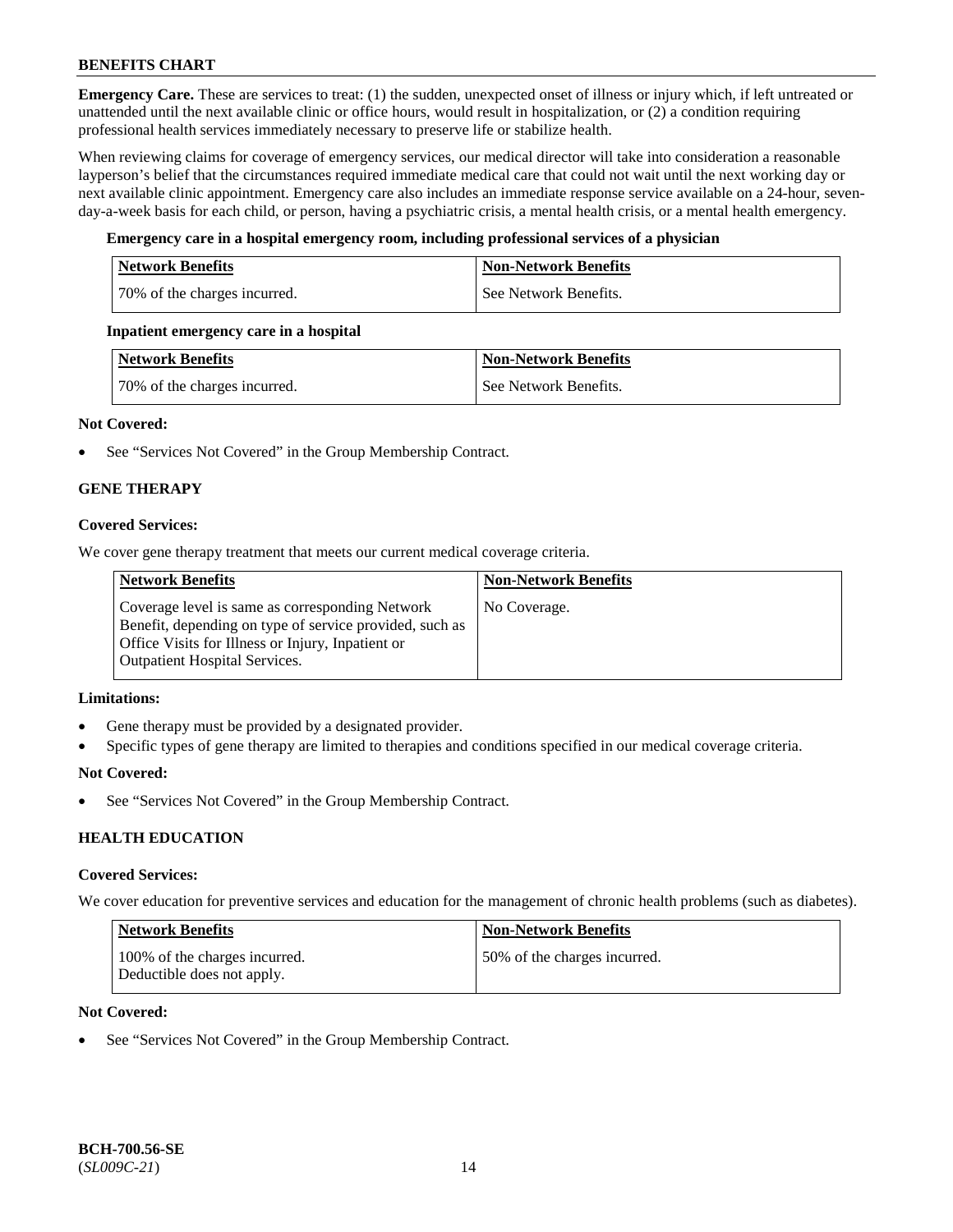# **HOME-BASED COMPREHENSIVE HEALTH RISK ASSESSMENT**

#### **Covered Services:**

If you meet our criteria for coverage, you may qualify for our home-based comprehensive health risk assessment program. The program covers a health assessment with a designated nurse practitioner.

| <b>Network Benefits</b>                                     | <b>Non-Network Benefits</b> |
|-------------------------------------------------------------|-----------------------------|
| 100% of the charges incurred.<br>Deductible does not apply. | No Coverage.                |

#### **Not Covered:**

See "Services Not Covered" in the Group Membership Contract.

# **HOME HEALTH SERVICES**

#### **Covered Services:**

We cover skilled nursing services, physical therapy, occupational therapy, speech therapy, respiratory therapy and other therapeutic services, non-routine prenatal and postnatal services, routine postnatal well child visits (as described in the Medical Coverage Criteria), phototherapy services for newborns, home health aide services and other eligible home health services when provided in your home, if you are homebound (i.e., unable to leave home without considerable effort due to a medical condition. Lack of transportation does not constitute homebound status). For phototherapy services for newborns and high risk pre-natal services, supplies and equipment are included.

We cover total parenteral nutrition/intravenous ("TPN/IV") therapy, equipment, supplies and drugs in connection with IV therapy. IV line care kits are covered under Durable Medical Equipment.

You do not need to be homebound to receive total parenteral nutrition/intravenous ("TPN/IV") therapy.

We cover palliative care benefits. Palliative care includes symptom management, education and establishing goals of care. We waive the requirement that you be homebound for a limited number of home visits for palliative care (as shown in the Benefits Chart), if you have a life-threatening, non-curable condition which has a prognosis of survival of two years or less. Additional palliative care visits are eligible under the home health services benefit if you are homebound and meet all other requirements defined in this section.

Home health services are eligible and covered only when:

- medically necessary; and
- provided as rehabilitative care, terminal care or maternity care; and
- ordered by a physician, and included in the written home care plan.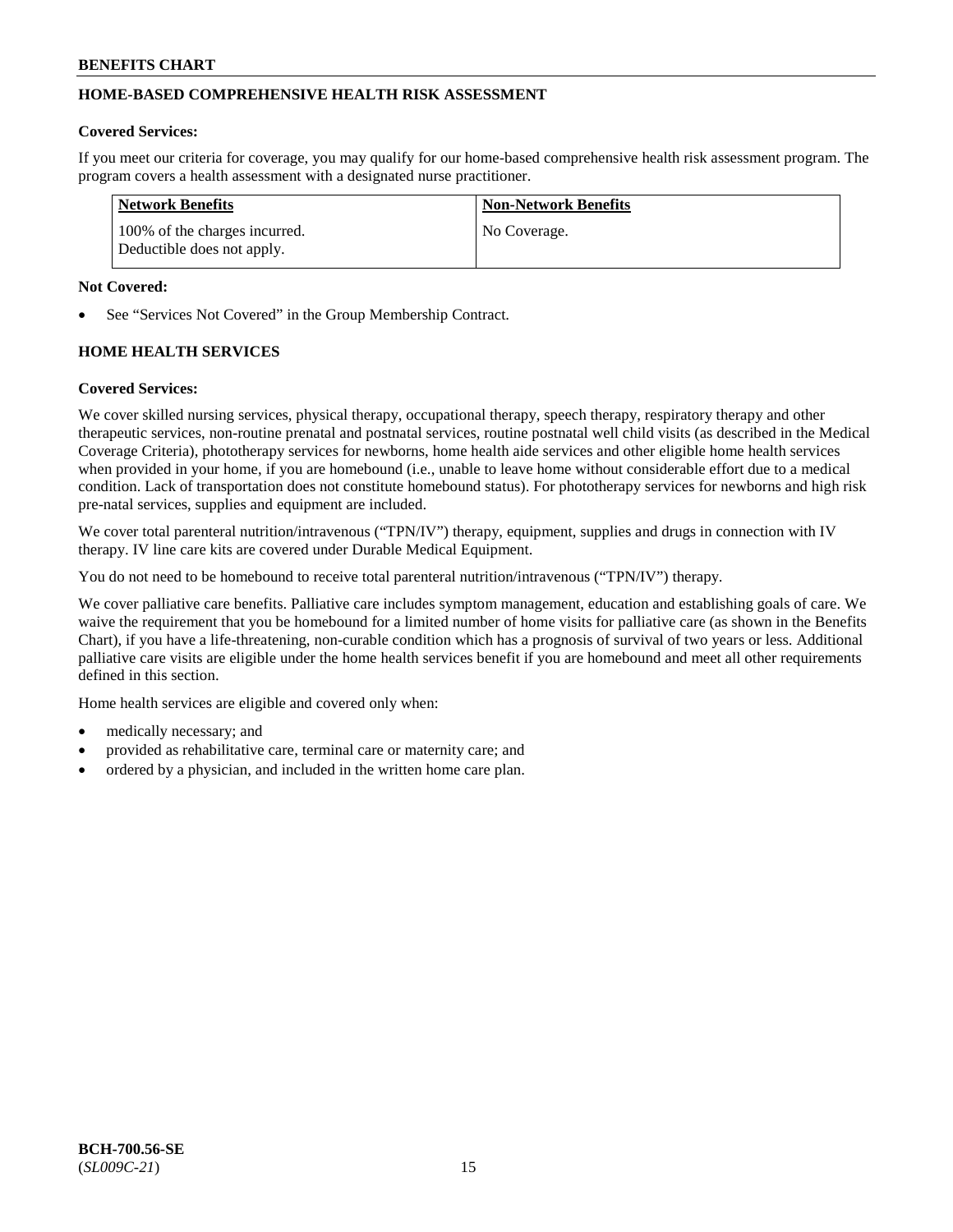# **Physical therapy, occupational therapy, speech therapy, respiratory therapy, home health aide services and palliative care**

| <b>Network Benefits</b>                                                                                                                                                                                                                                       | <b>Non-Network Benefits</b>  |
|---------------------------------------------------------------------------------------------------------------------------------------------------------------------------------------------------------------------------------------------------------------|------------------------------|
| 100% of the charges incurred, subject to a member<br>copayment of \$45 per visit.<br>Deductible does not apply.                                                                                                                                               | 50% of the charges incurred. |
| If more than one home health visit occurs in a day, a<br>separate copayment applies to each. For example, if an<br>occupational therapist and a physical therapist visit a<br>member in the same day, a separate copayment will be<br>charged for each visit. |                              |

# **TPN/IV therapy, skilled nursing services, non-routine prenatal/postnatal services, and phototherapy**

| Network Benefits                                            | <b>Non-Network Benefits</b>  |
|-------------------------------------------------------------|------------------------------|
| 100% of the charges incurred.<br>Deductible does not apply. | 50% of the charges incurred. |

Each 24-hour visit (or shifts of up to 24-hour visits) equals one visit and counts toward the Maximum visits for all other services shown below. Any visit that lasts less than 24 hours, regardless of the length of the visit, will count as one visit toward the Maximum visits for all other services shown below. All visits must be medically necessary and benefit eligible.

#### **Routine postnatal well child visits**

| Network Benefits                                            | <b>Non-Network Benefits</b>   |
|-------------------------------------------------------------|-------------------------------|
| 100% of the charges incurred.<br>Deductible does not apply. | 150% of the charges incurred. |

#### **Maximum visits for palliative care**

If you are eligible to receive palliative care in the home and you are not homebound, there is a maximum of 12 visits per calendar year.

#### **Maximum visits for all other services**

| <b>Network Benefits</b>       | <b>Non-Network Benefits</b>  |
|-------------------------------|------------------------------|
| 120 visits per calendar year. | 60 visits per calendar year. |

Each visit provided under the Network Benefits and Non-Network Benefits counts toward the maximums shown under all Maximum visits sections. The routine postnatal well child visit does not count toward the visit limit.

#### **Limitations:**

- Home health services are not provided as a substitute for a primary caregiver in the home or as relief (respite) for a primary caregiver in the home. We will not reimburse family members or residents in your home for the above services.
- A service shall not be considered a skilled nursing service merely because it is performed by, or under the direct supervision of, a licensed nurse. Where a service (such as tracheotomy suctioning or ventilator monitoring) or like services, can be safely and effectively performed by a non-medical person (or self-administered), without the direct supervision of a licensed nurse, the service shall not be regarded as a skilled nursing service, whether or not a skilled nurse actually provides the service. The unavailability of a competent person to provide a non-skilled service shall not make it a skilled service when a skilled nurse provides it. Only the skilled nursing component of so-called "blended" services (i.e. services which include skilled and non-skilled components) are covered under this Benefits Chart.

#### **Not Covered:**

- Financial or legal counseling services.
- Housekeeping or meal services in your home.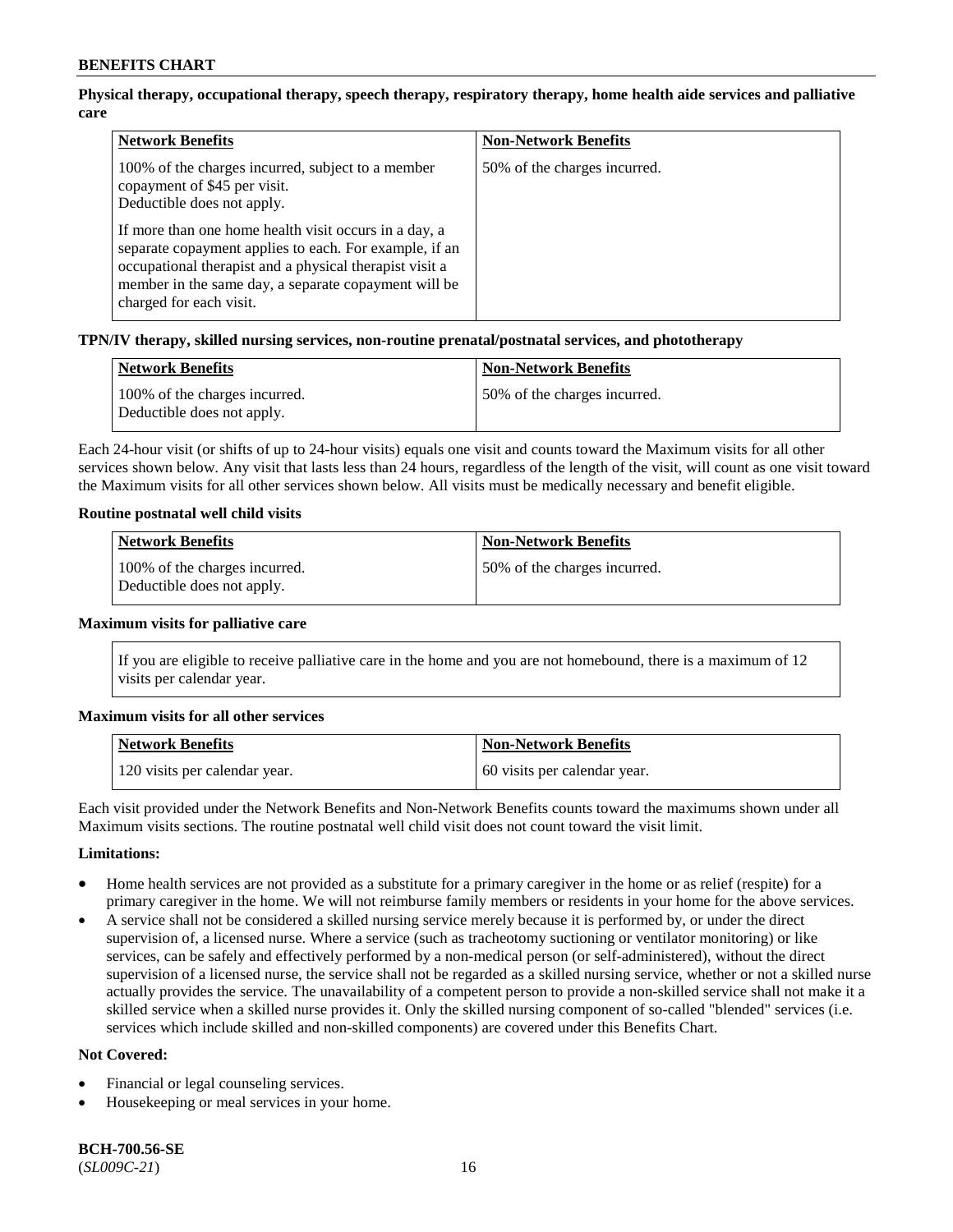- Private duty nursing services. This exclusion does not apply if covered person is also covered under Medical Assistance under 256B.0625, subdivision 7, with the exception of section 256B.0654 subdivision 4.
- Services provided by a family member or enrollee, or a resident in the enrollee's home.
- Vocational rehabilitation and recreational or educational therapy. Recreation therapy is therapy provided solely for the purpose of recreation, including but not limited to: (a) requests for physical therapy or occupational therapy to improve athletic ability, and (b) braces or guards to prevent sports injuries.
- See "Services Not Covered" in the Group Membership Contract.

# **HOME HOSPICE SERVICES**

#### **Applicable Definitions:**

**Part-time.** This is up to two hours of service per day, more than two hours is considered continuous care.

**Continuous Care.** This is from two to twelve hours of service per day provided by a registered nurse, licensed practical nurse, or home health aide, during a period of crisis in order to maintain a terminally ill patient at home.

**Appropriate Facility.** This is a nursing home, hospice residence, or other inpatient facility.

**Custodial Care Related to Hospice Services.** This means providing assistance in the activities of daily living and the care needed by a terminally ill patient which can be provided by primary caregiver (i.e., family member or friend) who is responsible for the patient's home care.

# **Covered Services:**

**Home Hospice Program.** We cover the services described below if you are terminally ill and accepted as a home hospice program participant. You must meet the eligibility requirements of the program, and elect to receive services through the home hospice program. The services will be provided in your home, with inpatient care available when medically necessary as described below. If you elect to receive hospice services, you do so in lieu of curative treatment for your terminal illness for the period you are enrolled in the home hospice program.

**Eligibility:** In order to be eligible to be enrolled in the home hospice program, you must: (1) be a terminally ill patient (prognosis of six months or less); (2) have chosen a palliative treatment focus (i.e., emphasizing comfort and supportive services rather than treatment attempting to cure the disease or condition); and (3) continue to meet the terminally ill prognosis as reviewed by our medical director or his or her designee over the course of care. You may withdraw from the home hospice program at any time.

**Eligible Services:** Hospice services include the following services provided in accordance with an approved hospice treatment plan.

- Home Health Services:
	- o Part-time care provided in your home by an interdisciplinary hospice team (which may include a physician, nurse, social worker, and spiritual counselor) and medically necessary home health services are covered.
	- o One or more periods of continuous care in your home or in a setting which provides day care for pain or symptom management, when medically necessary, will be covered.
- Inpatient Services: We cover medically necessary inpatient services.
- Other Services:
	- o Respite care is covered for care in your home or in an appropriate facility, to give your primary caregivers (i.e., family members or friends) rest and/or relief when necessary in order to maintain a terminally ill patient at home.
	- o Medically necessary medications for pain and symptom management.
	- o Semi-electric hospital beds and other durable medical equipment are covered.
	- o Emergency and non-emergency care is covered.

| Network Benefits                                            | <b>Non-Network Benefits</b>  |
|-------------------------------------------------------------|------------------------------|
| 100% of the charges incurred.<br>Deductible does not apply. | 50% of the charges incurred. |

Respite care is limited to 5 days per episode, and respite care and continuous care combined are limited to 30 days.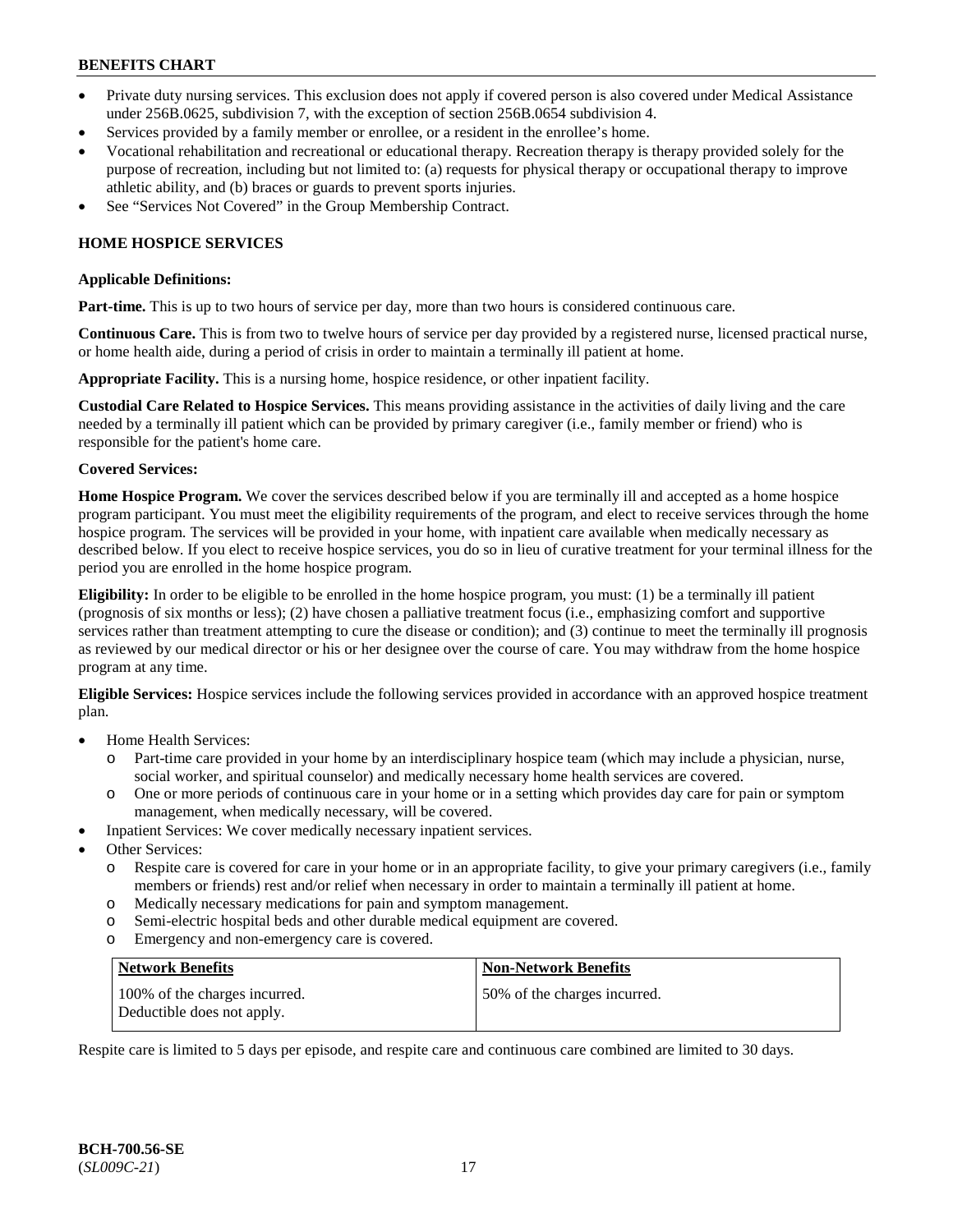# **Not Covered:**

- Financial or legal counseling services.
- Housekeeping or meal services in your home.
- Custodial or maintenance care related to hospice services, whether provided in the home or in a nursing home.
- Any service not specifically described as covered services under this home hospice services benefits.
- Any services provided by members of your family or residents in your home.
- See "Services Not Covered" in the Group Membership Contract.

# **HOSPITAL AND SKILLED NURSING FACILITY SERVICES**

# **Covered Services:**

We cover services as described below.

# **Medical or Surgical Hospital Services**

**Inpatient Hospital Services:** We cover the following medical or surgical services, for the treatment of acute illness or injury, which require the level of care only provided in an acute care facility. These services must be authorized by a physician.

Inpatient hospital services include: room and board; the use of operating or maternity delivery rooms; intensive care facilities; newborn nursery facilities; general nursing care, anesthesia, laboratory and diagnostic imaging services, radiation therapy, physical therapy, prescription drugs or other medications administered during treatment, blood and blood products (unless replaced), and blood derivatives, and other diagnostic or treatment related hospital services; physician and other professional medical and surgical services provided while in the hospital, including gender reassignment surgery that meets medical coverage criteria.

We cover up to 120 hours of services provided by a private duty nurse or personal care assistant who has provided home care services to a ventilator-dependent patient, solely for the purpose of assuring adequate training of the hospital staff to communicate with that patient.

Services for items for personal convenience, such as television rental, are not covered.

We cover, following a vaginal delivery, a minimum of 48 hours of inpatient care for the mother and newborn child. We cover, following a caesarean section delivery, a minimum of 96 hours of inpatient care for the mother and newborn child. If the duration of inpatient care is less than these minimums, we also cover a minimum of one home visit by a registered nurse for post-delivery care, within four days of discharge of the mother and newborn child. Services provided by the registered nurse include, but are not limited to, parent education, assistance and training in breast and bottle feeding, and conducting any necessary and appropriate clinical tests. We shall not provide any compensation or other non-medical remuneration to encourage a mother and newborn to leave inpatient care before the duration minimums specified.

Group health plans and health insurance issuers generally may not, under Federal law, restrict benefits for any hospital length of stay in connection with childbirth for the mother of newborn child to less than 48 hours following a vaginal delivery, or less than 96 hours following a caesarean section. However, Federal law generally does not prohibit the mother's or newborn's attending provider, after consulting with the mother, from discharging the mother or her newborn earlier than 48 hours (or 96 hours as applicable). In any case plans and issuers may not, under Federal law, require that a provider obtain authorization from the plan or the insurance issuer for prescribing a length of stay not in excess of 48 hours (or 96 hours).

| <b>Network Benefits</b>      | <b>Non-Network Benefits</b>  |
|------------------------------|------------------------------|
| 70% of the charges incurred. | 50% of the charges incurred. |

Each member's admission or confinement, including that of a newborn child, is separate and distinct from the admission or confinement of any other member.

**Outpatient Hospital, Ambulatory Care or Surgical Facility Services:** We cover the following medical and surgical services, for diagnosis or treatment of illness or injury on an outpatient basis. These services must be authorized by a physician.

Outpatient services include: use of operating rooms, maternity delivery rooms or other outpatient departments, rooms or facilities; and the following outpatient services: general nursing care, anesthesia, laboratory and diagnostic imaging services, radiation therapy, physical therapy, drugs administered during treatment, blood and blood products (unless replaced), and blood derivatives, and other diagnostic or treatment related outpatient services; physician and other professional medical and surgical services provided while an outpatient, including gender reassignment surgery that meets medical coverage criteria.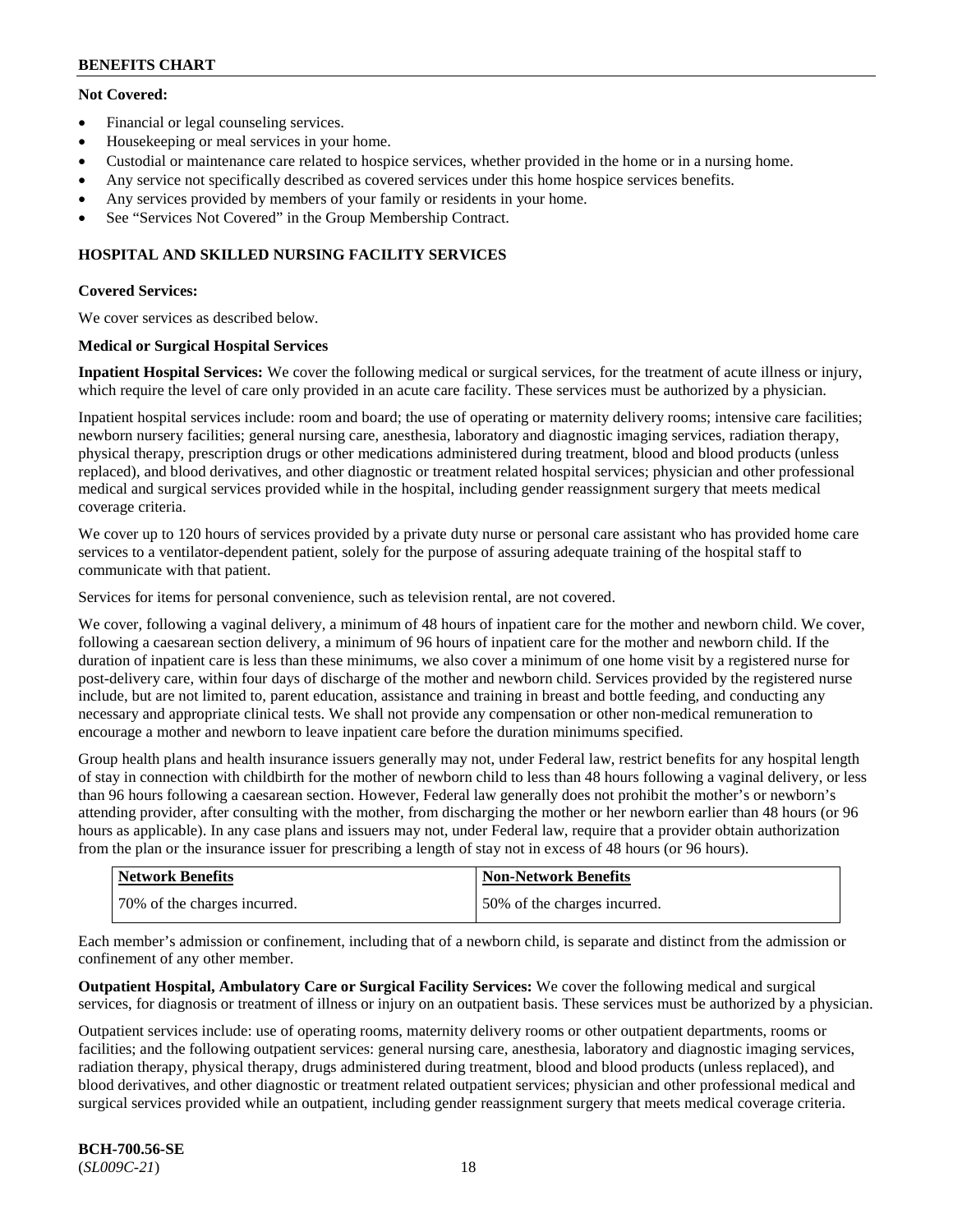For Network Benefits, non-emergent, scheduled outpatient Magnetic Resonance Imaging (MRI) and Computed Tomography (CT) must be provided at a designated facility. Your physician and facility will obtain or verify authorization for these services with HealthPartners, as needed.

To see the benefit level for diagnostic imaging services, laboratory services and physical therapy, see benefits under Diagnostic Imaging Services, Laboratory Services and Physical Therapy in this Benefits Chart.

| <b>Network Benefits</b>      | Non-Network Benefits         |
|------------------------------|------------------------------|
| 70% of the charges incurred. | 50% of the charges incurred. |

### **Skilled Nursing Facility Care**

We cover room and board, daily skilled nursing and related ancillary services for post-acute treatment and rehabilitative care of illness or injury that meets medical coverage criteria.

| <b>Network Benefits</b>                       | <b>Non-Network Benefits</b>                   |
|-----------------------------------------------|-----------------------------------------------|
| 70% of the charges incurred.                  | 50% of the charges incurred.                  |
| Limited to 120 day maximum per calendar year. | Limited to 120 day maximum per calendar year. |

Each day of services provided under the Network Benefits and Non-Network Benefits combined, counts toward the maximums shown above.

# **Not Covered:**

- Services for items for personal convenience, such as television rental.
- See "Services Not Covered" in the Group Membership Contract.

# **INFERTILITY SERVICES**

#### **Covered Services:**

We cover the diagnosis of infertility. These services include diagnostic procedures and tests provided in connection with an infertility evaluation, office visits and consultations to diagnose infertility.

| <b>Network Benefits</b>                                    | <b>Non-Network Benefits</b>  |
|------------------------------------------------------------|------------------------------|
| 70% of the charges incurred.<br>Deductible does not apply. | 50% of the charges incurred. |

Coverage is limited to office visits and consultations to diagnose infertility. Treatment is not covered.

# **Not Covered:**

- Treatment of infertility, including but not limited to, office visits, laboratory and diagnostic imaging services and drugs for the treatment of infertility; assisted reproduction, including, but not limited to gamete intrafallopian tube transfer (GIFT), zygote intrafallopian tube transfer (ZIFT) intracytoplasmic sperm injection (ICSI), and/or in-vitro fertilization (IVF), and all charges associated with such procedures; reversal of sterilization; artificial insemination; and sperm, ova or embryo acquisition, retrieval or storage; however, we do cover office visits and consultations to diagnose infertility.
- Services related to the establishment of surrogate pregnancy and fees for a surrogate.
- See "Services Not Covered" in the Group Membership Contract.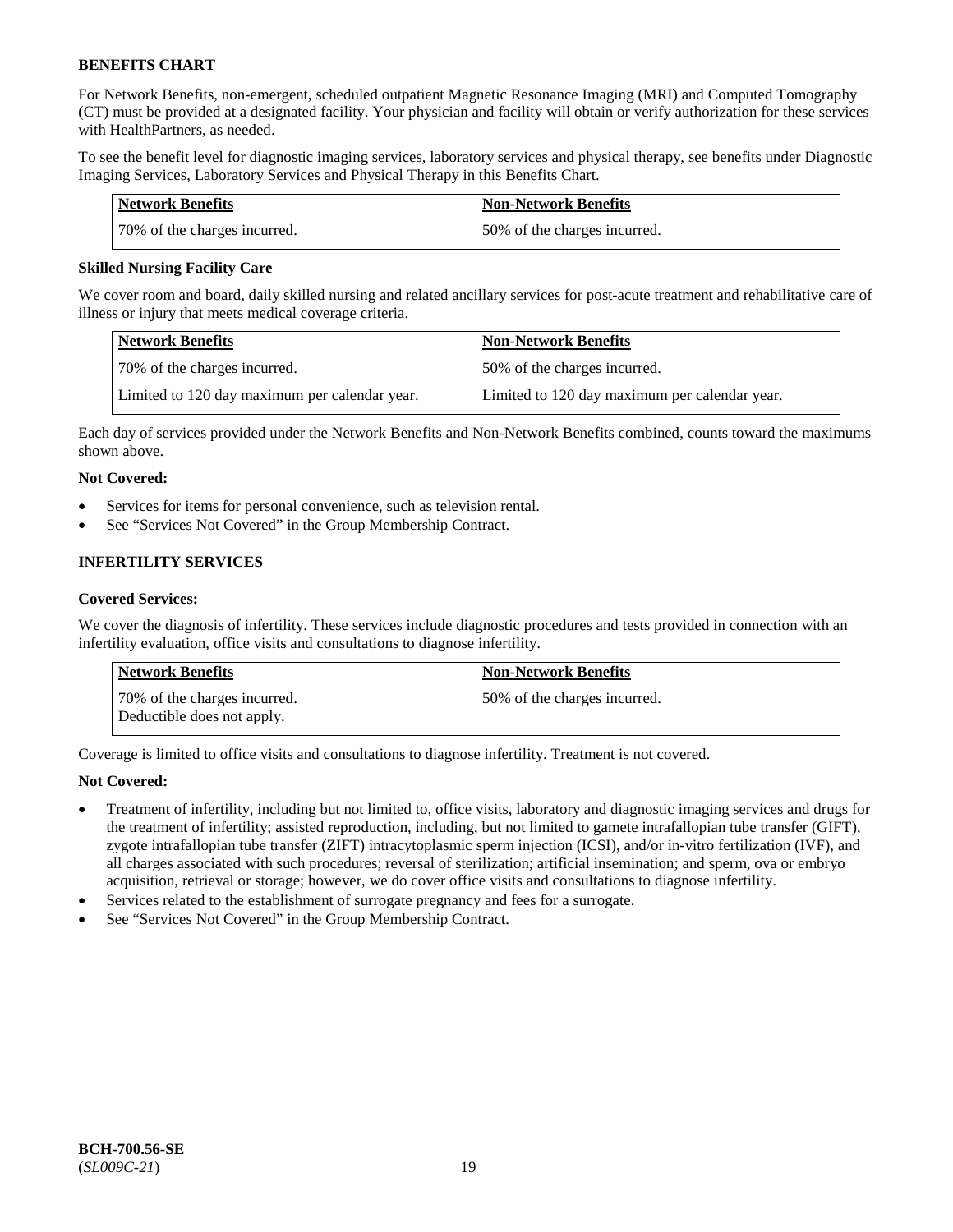# **LABORATORY SERVICES**

# **Covered Services:**

We cover laboratory tests when ordered by a provider and provided in a clinic or outpatient hospital facility.

To see the benefit level for inpatient hospital or skilled nursing facility services, see benefits under Inpatient Hospital and Skilled Nursing Facility Services in this Benefits Chart.

**Prostate-specific antigen (PSA) test coverage.** We cover prostate cancer screening for men 40 years of age or over who are symptomatic or in a high-risk category and for all men 50 years of age or older. Coverage includes a prostate-specific antigen blood test and a digital rectal examination.

| <b>Network Benefits</b>                                     | <b>Non-Network Benefits</b>  |
|-------------------------------------------------------------|------------------------------|
| 100% of the charges incurred.<br>Deductible does not apply. | 50% of the charges incurred. |

# **All other laboratory services**

# **Services for illness or injury**

| Network Benefits                                            | <b>Non-Network Benefits</b>  |
|-------------------------------------------------------------|------------------------------|
| 100% of the charges incurred.<br>Deductible does not apply. | 50% of the charges incurred. |

### **Preventive Services**

Laboratory services associated with preventive services are covered at the benefit level shown in the "Preventive Services" section of this Benefits Chart.

### **Not Covered:**

See "Services Not Covered" in the Group Membership Contract.

# **LYME DISEASE SERVICES**

#### **Covered Services:**

We cover services for the treatment of Lyme disease.

| <b>Network Benefits</b>                                | <b>Non-Network Benefits</b>                                  |
|--------------------------------------------------------|--------------------------------------------------------------|
| Coverage level is same as corresponding Network        | Coverage level is same as corresponding Non-Network          |
| Benefit, depending on type of service provided such as | Benefit, depending on type of service provided, such as      |
| Office Visits for Illness or Injury, Inpatient or      | Office Visits for Illness or Injury, Inpatient or Outpatient |
| <b>Outpatient Hospital Services.</b>                   | Hospital Services.                                           |

# **Not Covered:**

See "Services Not Covered" in the Group Membership Contract.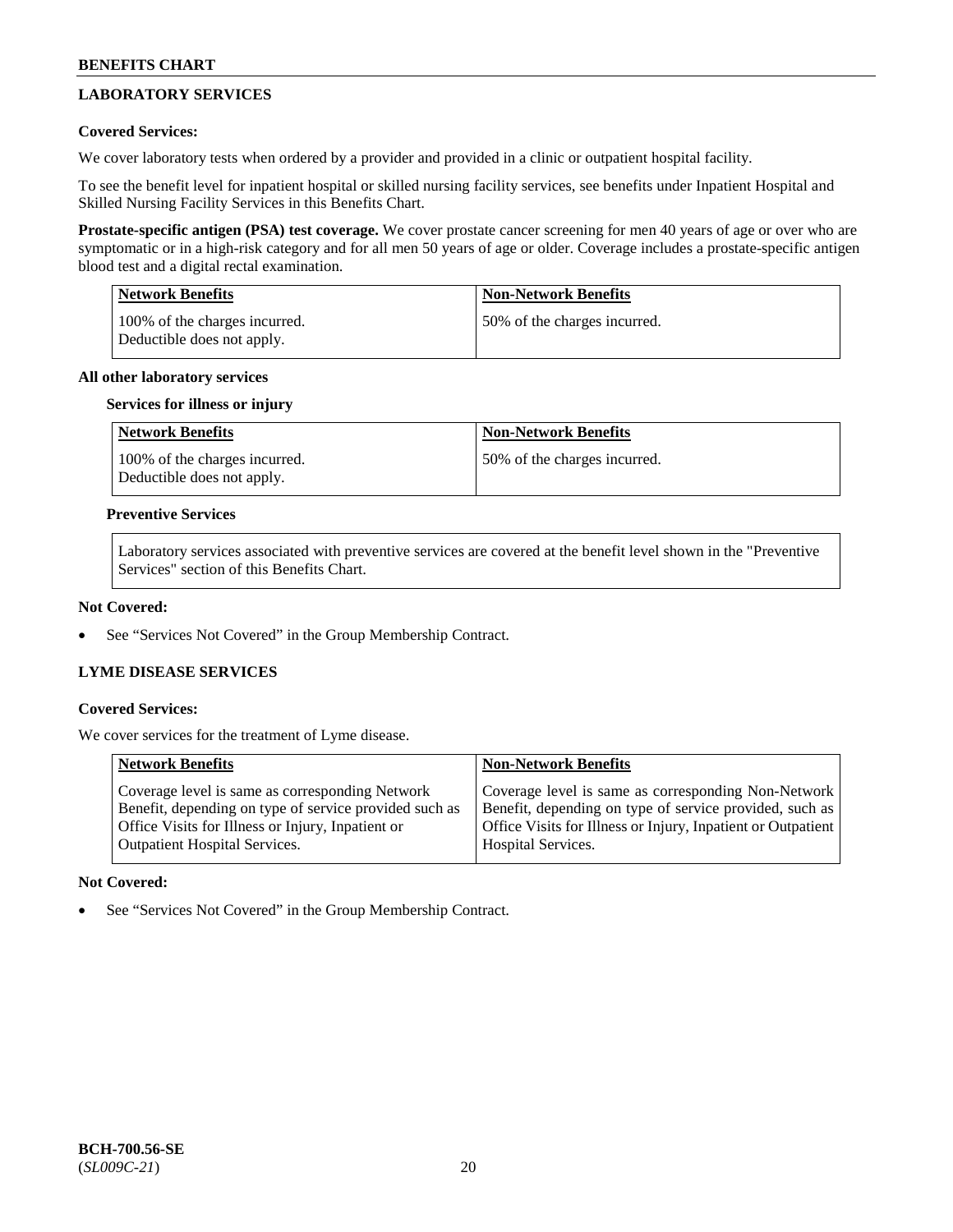# **MASTECTOMY RECONSTRUCTION BENEFIT**

# **Covered Services:**

We cover reconstruction of the breast on which the mastectomy has been performed; surgery and reconstruction of the other breast to produce symmetrical appearance, and prostheses and physical complications of all stages of mastectomy, including lymphedemas.

| <b>Network Benefits</b>                                 | <b>Non-Network Benefits</b>                             |
|---------------------------------------------------------|---------------------------------------------------------|
| Coverage level is same as corresponding Network         | Coverage level is same as corresponding Non-Network     |
| Benefit, depending on type of service provided, such as | Benefit, depending on type of service provided, such as |
| Office Visits for Illness or Injury, Inpatient or       | Office Visits for Illness or Injury, Inpatient or       |
| <b>Outpatient Hospital Services.</b>                    | <b>Outpatient Hospital Services.</b>                    |

# **Not Covered:**

See "Services Not Covered" in the Group Membership Contract.

# **MEDICATION THERAPY DISEASE MANAGEMENT PROGRAM**

# **Covered Services:**

If you meet our criteria for coverage, you may qualify for our Medication Therapy Disease Management Program.

The program covers consultations with a designated pharmacist.

Covered services are based on established medical policies, which are subject to periodic review and modification by the medical directors. These medical policies (medical coverage criteria) are available online at [healthpartners.com](https://www.healthpartners.com/hp/index.html) or by calling Member Services.

| Network Benefits                                            | <b>Non-Network Benefits</b> |
|-------------------------------------------------------------|-----------------------------|
| 100% of the charges incurred.<br>Deductible does not apply. | No Coverage.                |

# **Not Covered:**

See "Services Not Covered" in the Group Membership Contract.

# **OFFICE VISITS FOR ILLNESS OR INJURY**

# **Covered Services:**

We cover the following when medically necessary: professional medical and surgical services and related supplies, including biofeedback, of physicians and other health care providers; blood and blood products (unless replaced) and blood derivatives.

We cover diagnosis and treatment of illness or injury to the eyes. Where contact or eyeglass lenses are prescribed as medically necessary for the post-operative treatment of cataracts or for the treatment of aphakia, or keratoconus, we cover the initial evaluation, lenses and fitting. Members must pay for lens replacement beyond the initial pair.

We also provide coverage for the initial physical evaluation of a child if it is ordered by a Minnesota juvenile court.

# **Office Visits**

| <b>Network Benefits</b>                                                                                         | <b>Non-Network Benefits</b>  |
|-----------------------------------------------------------------------------------------------------------------|------------------------------|
| 100% of the charges incurred, subject to a member<br>copayment of \$45 per visit.<br>Deductible does not apply. | 50% of the charges incurred. |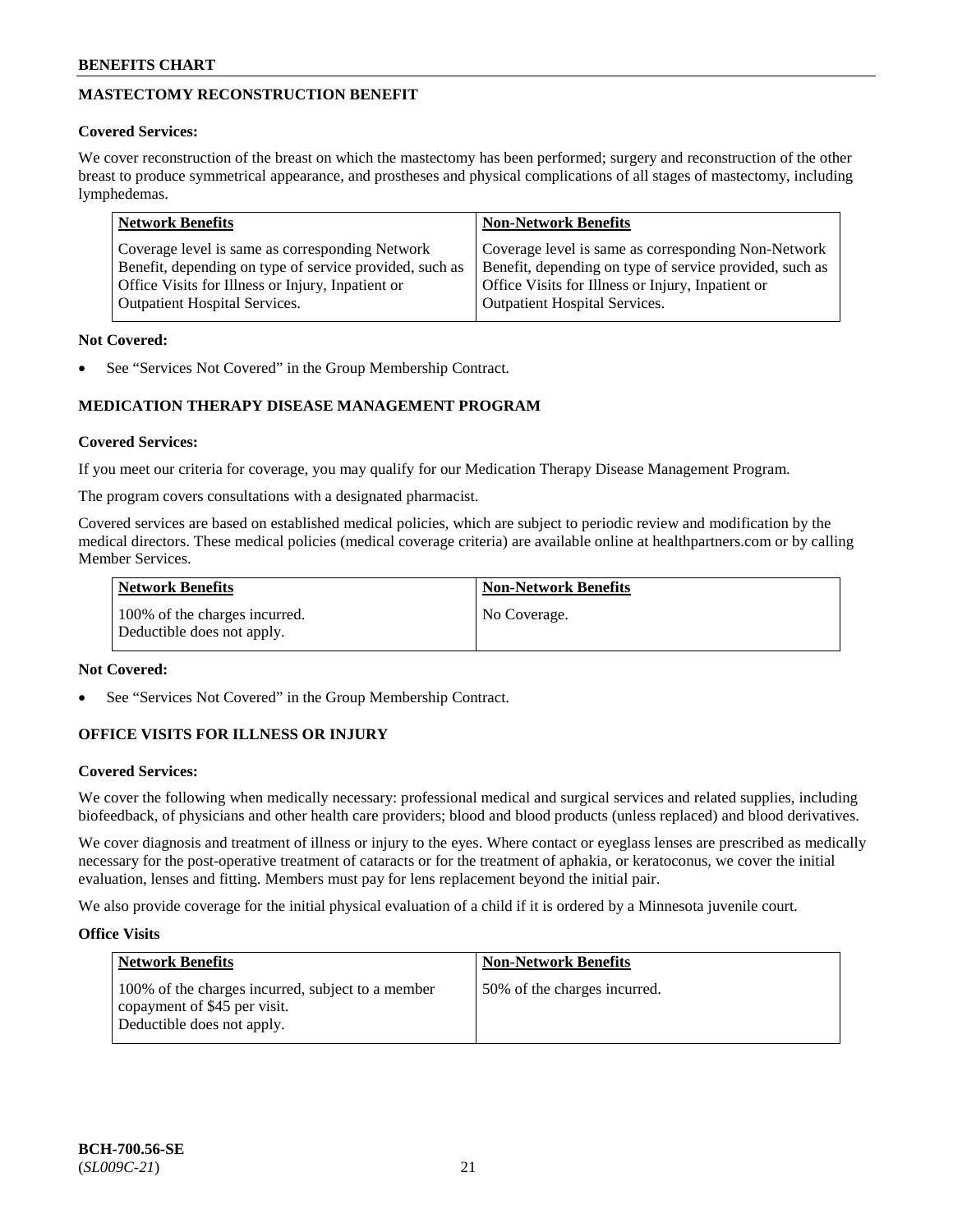### **Convenience clinics**

| <b>Network Benefits</b>                                                                                         | <b>Non-Network Benefits</b>  |
|-----------------------------------------------------------------------------------------------------------------|------------------------------|
| 100% of the charges incurred, subject to a member<br>copayment of \$20 per visit.<br>Deductible does not apply. | 50% of the charges incurred. |

### **Scheduled telephone visits**

| <b>Network Benefits</b>                                                                                         | <b>Non-Network Benefits</b>  |
|-----------------------------------------------------------------------------------------------------------------|------------------------------|
| 100% of the charges incurred, subject to a member<br>copayment of \$20 per visit.<br>Deductible does not apply. | 50% of the charges incurred. |

# **E-visits**

### **Access to online care through virtuwell at [virtuwell.com](https://www.virtuwell.com/)**

| <b>Network Benefits</b>                                     | <b>Non-Network Benefits</b> |
|-------------------------------------------------------------|-----------------------------|
| 100% of the charges incurred.<br>Deductible does not apply. | Not Applicable.             |

#### **All other E-visits**

| <b>Network Benefits</b>                                                                                         | <b>Non-Network Benefits</b>  |
|-----------------------------------------------------------------------------------------------------------------|------------------------------|
| 100% of the charges incurred, subject to a member<br>copayment of \$20 per visit.<br>Deductible does not apply. | 50% of the charges incurred. |

### **Injections administered in a physician's office, other than immunizations**

#### **Allergy injections**

| <b>Network Benefits</b>                                                                                                  | <b>Non-Network Benefits</b>  |
|--------------------------------------------------------------------------------------------------------------------------|------------------------------|
| 100% of the charges incurred, subject to a member<br>copayment of \$2 per date of service.<br>Deductible does not apply. | 50% of the charges incurred. |

#### **All other injections**

| <b>Network Benefits</b>                                                                                                  | <b>Non-Network Benefits</b>  |
|--------------------------------------------------------------------------------------------------------------------------|------------------------------|
| 100% of the charges incurred, subject to a member<br>copayment of \$2 per date of service.<br>Deductible does not apply. | 50% of the charges incurred. |

# **Not Covered:**

- Court ordered treatment, except as described in this Benefits Chart under "Mental Health Services" and "Office Visits for Illness or Injury" or as otherwise required by law.
- See "Services Not Covered" in the Group Membership Contract.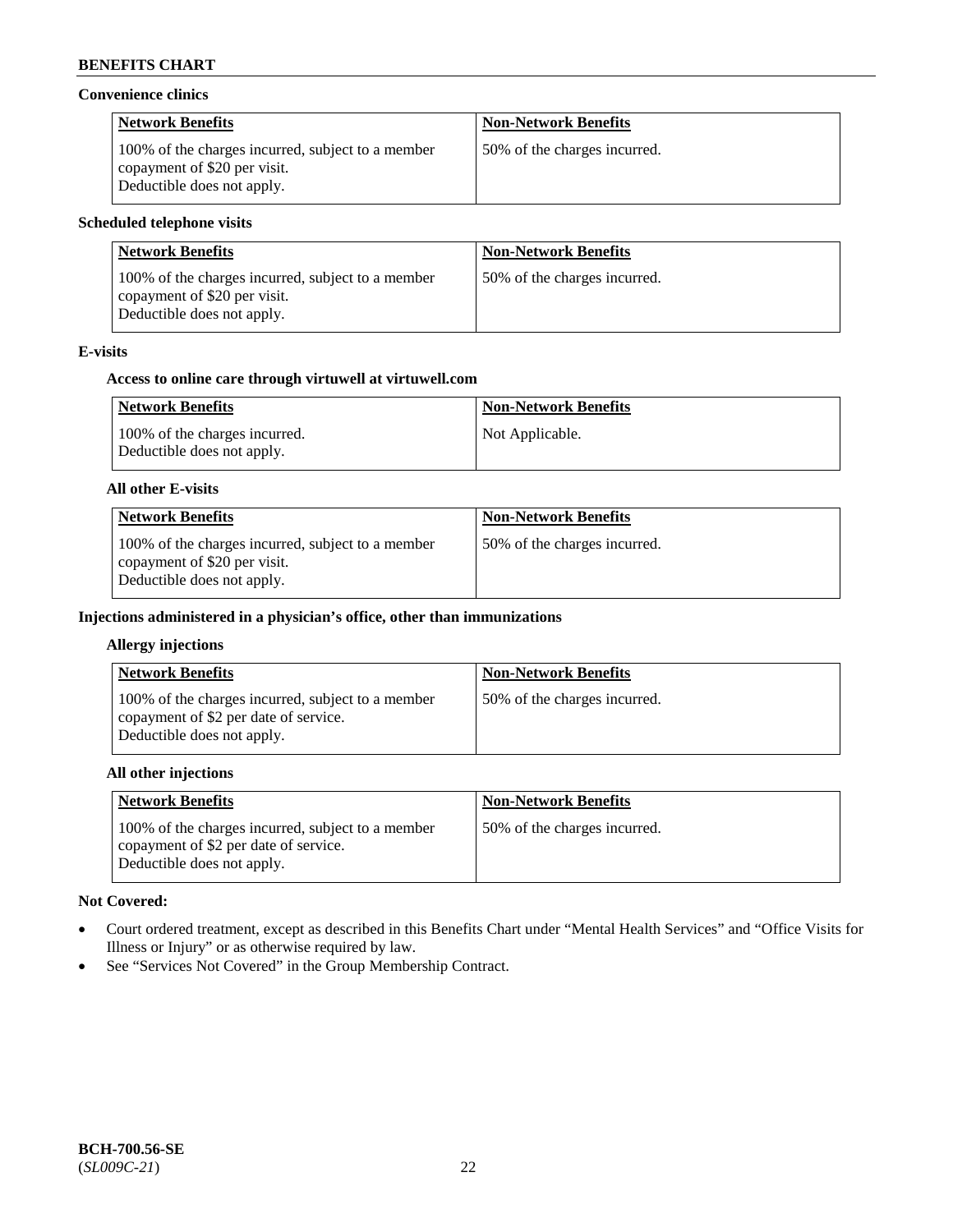# **PEDIATRIC AUTOIMMUNE NEUROPSYCHIATRIC DISORDERS ASSOCIATED WITH STREPTOCOCCAL INFECTIONS (PANDAS) AND PEDIATRIC ACUTE-ONSET NEUROPSYCHIATRIC SYNDROME (PANS) TREATMENT**

### **Definitions:**

**Pediatric acute-onset neuropsychiatric syndrome.** This means a class of acute-onset obsessive compulsive or tic disorders or other behavioral changes presenting in children and adolescents that are not otherwise explained by another known neurologic or medical disorder.

**Pediatric autoimmune neuropsychiatric disorders associated with streptococcal infections.** This means a condition in which a streptococcal infection in a child or adolescent causes the abrupt onset of clinically significant obsessions, compulsions, tics, or other neuropsychiatric symptoms or behavioral changes, or a relapsing and remitting course of symptom severity.

#### **Covered Services:**

We cover treatment for pediatric autoimmune neuropsychiatric disorders associated with streptococcal infections (PANDAS) and for treatment for pediatric acute-onset neuropsychiatric syndrome (PANS). Treatments that must be covered under this section must be recommended by the member's licensed health care professional and include but are not limited to antibiotics, medication and behavioral therapies to manage neuropsychiatric symptoms, plasma exchange, and immunoglobulin.

| <b>Network Benefits</b>                                 | <b>Non-Network Benefits</b>                             |
|---------------------------------------------------------|---------------------------------------------------------|
| Coverage level is same as corresponding Network         | Coverage level is same as corresponding Non-Network     |
| Benefit, depending on type of service provided, such as | Benefit, depending on type of service provided, such as |
| Office Visits for Illness or Injury, Inpatient or       | Office Visits for Illness or Injury, Inpatient or       |
| <b>Outpatient Hospital Services.</b>                    | <b>Outpatient Hospital Services.</b>                    |

#### **Not Covered:**

See "Services Not Covered" in the Group Membership Contract.

# **PEDIATRIC EYEWEAR**

#### **Covered Services:**

We cover pediatric eyewear for children, subject to our medical coverage criteria. This provision will continue until the end of the month in which the child turns age 19. These medical policies (medical coverage criteria) are available by calling Member Services or logging on to your "*my*HealthPartners" account at [healthpartners.com.](https://www.healthpartners.com/hp/index.html)

| Network Benefits             | <b>Non-Network Benefits</b> |
|------------------------------|-----------------------------|
| 70% of the charges incurred. | No Coverage.                |

Limited to one pair of eyeglasses (lenses and frames) or one pair of contact lenses per benefit year.

#### **Not Covered:**

- Replacement of eyeglasses or contact lenses due to loss or theft.
- See "Services Not Covered" in the Group Membership Contract.

# **PHYSICAL THERAPY, OCCUPATIONAL THERAPY AND SPEECH THERAPY**

#### **Covered Services:**

We cover the following physical therapy, occupational therapy and speech therapy services:

- rehabilitative care to correct the effects of illness or injury;
- habilitative care rendered for congenital, developmental or medical conditions which have significantly limited the successful initiation of normal speech and normal motor development.

Massage therapy which is performed in conjunction with other treatment/modalities by a physical occupational therapist, is part of a prescribed treatment plan and is not billed separately is covered.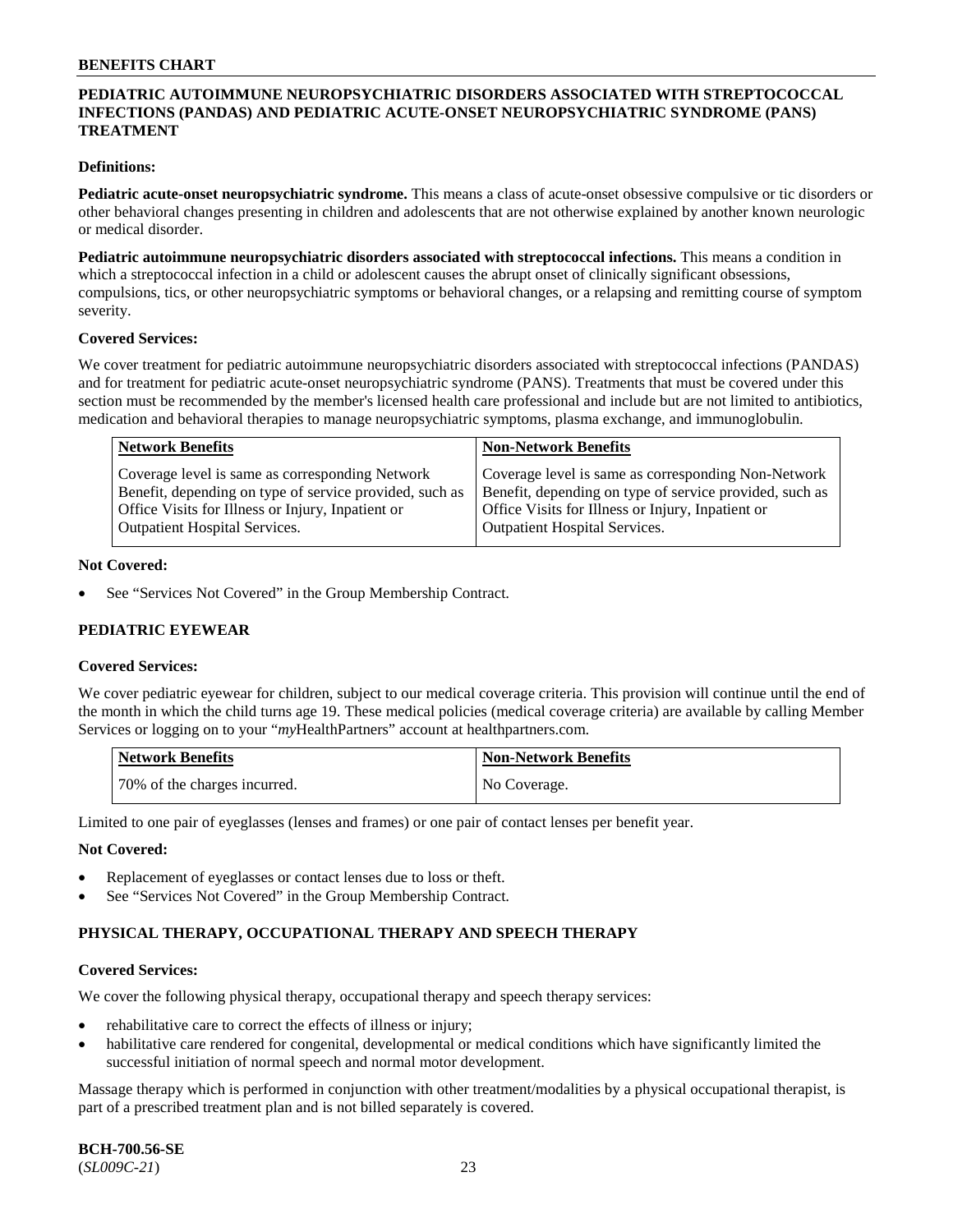We cover services provided in a clinic. We also cover physical therapy provided in an outpatient hospital facility. To see the benefit level for inpatient hospital or skilled nursing facility services, see benefits under Inpatient Hospital and Skilled Nursing Facility Services.

# **Rehabilitative Care**

| <b>Network Benefits</b>                                    | <b>Non-Network Benefits</b>                                                               |
|------------------------------------------------------------|-------------------------------------------------------------------------------------------|
| 100% of the charges incurred, subject to a member          | 50% of the charges incurred.                                                              |
| copayment of \$45 per visit.<br>Deductible does not apply. | Physical and Occupational Therapy combined are<br>limited to 20 visits per calendar year. |
|                                                            | Speech Therapy is limited to 20 visits per calendar year.                                 |

# **Habilitative Care**

| <b>Network Benefits</b>                           | <b>Non-Network Benefits</b>                        |
|---------------------------------------------------|----------------------------------------------------|
| 100% of the charges incurred, subject to a member | 50% of the charges incurred.                       |
| copayment of \$45 per visit.                      | Physical, Occupational and Speech Therapy combined |
| Deductible does not apply.                        | are limited to 20 visits per calendar year.        |

#### **Not Covered:**

- Massage therapy for the purpose of comfort or convenience of the member.
- See "Services Not Covered" in the Group Membership Contract.

# **PORT WINE STAIN REMOVAL SERVICES**

#### **Covered Services:**

We cover port wine stain removal services.

| <b>Network Benefits</b>                                | <b>Non-Network Benefits</b>                                  |
|--------------------------------------------------------|--------------------------------------------------------------|
| Coverage level is same as corresponding Network        | Coverage level is same as corresponding Non-Network          |
| Benefit, depending on type of service provided such as | Benefit, depending on type of service provided, such as      |
| Office Visits for Illness or Injury, Inpatient or      | Office Visits for Illness or Injury, Inpatient or Outpatient |
| <b>Outpatient Hospital Services.</b>                   | <b>Hospital Services.</b>                                    |

# **Not Covered:**

• See "Services Not Covered" in the Group Membership Contract.

# **PRESCRIPTION DRUG SERVICES**

# **Covered Services:**

We cover prescription drugs and medications that can be self-administered or are administered in a physician's office. We cover off-label use of formulary drugs to treat cancer if the drug is recognized for the treatment of cancer in any authoritative compendia used by the Medicare program.

We cover orally administered anticancer drugs at the applicable benefit level under outpatient drugs below. We are in compliance with Minnesota Statute 62A.3075 because we do not cover orally administered anticancer drugs under our specialty drug benefit.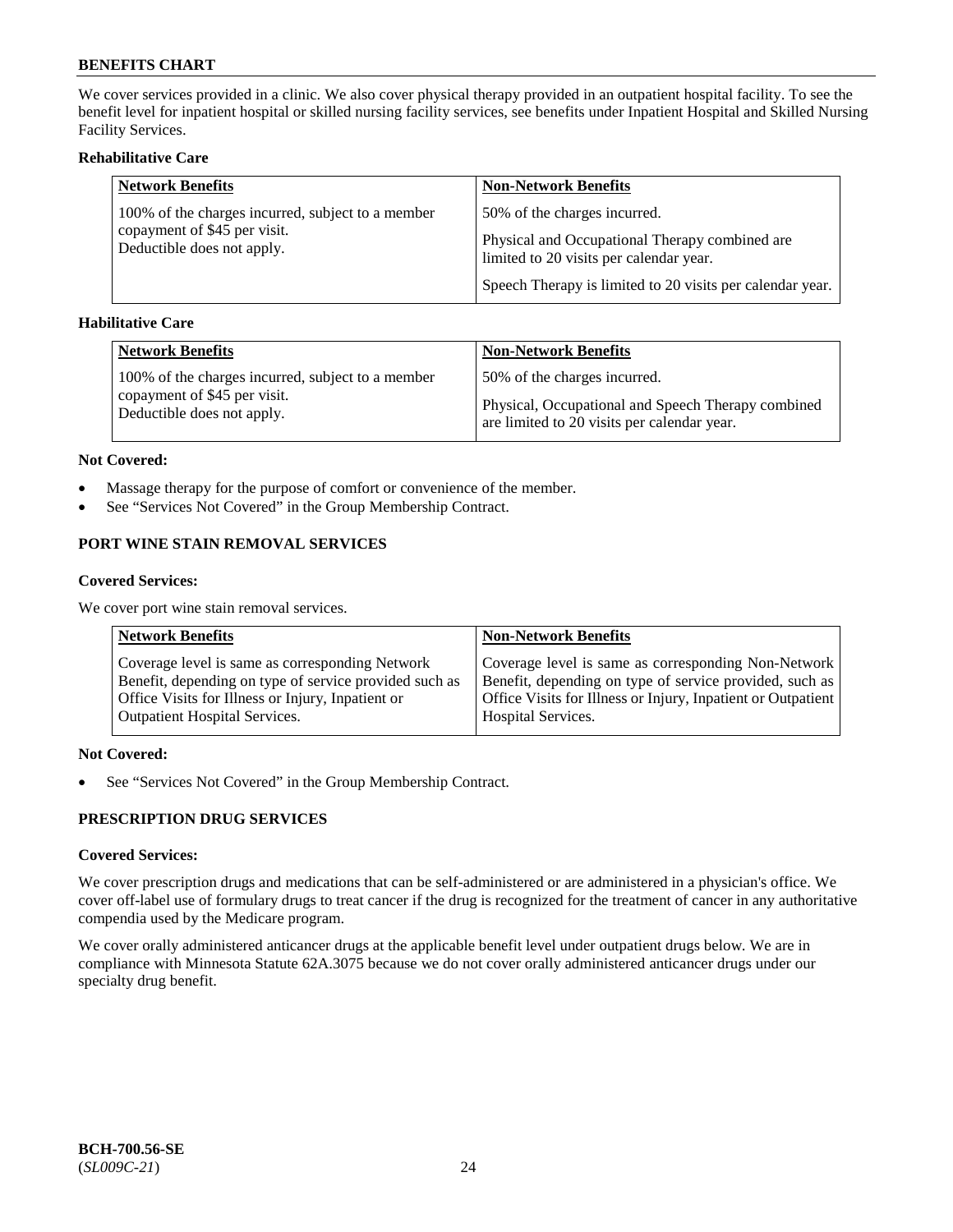We will refill a prescription for eye drops covered under this Benefits Chart if the member requests a refill and original prescription specified that additional quantities would be needed, providing the refill request does not exceed the quantities needed, and the following conditions are met:

- If the member requests a 30-day refill supply, the request must be made between 21 and 30 days of the later of (a) the original date that the prescription was distributed to the member or (b) the date that the most recent refill was distributed to the member; or
- If the member requests a 90-day refill supply, the request must be made between 75 and 90 days of the later of (a) the original date that the prescription was distributed to the member or (b) the date that the most recent refill was distributed to the member.

A licensed pharmacist may prescribe and dispense self-administered hormonal contraceptives, nicotine replacement medications, and opiate antagonists for the treatment of an acute opiate overdose in accordance with section 151.37, subdivision 14, 15, or 16, under the same terms of coverage that would apply had the prescription drug been prescribed by a licensed physician, physician assistant, or advanced practice nurse practitioner. If the plan excludes coverage for selfadministered hormonal contraceptives, they will not be covered under this provision.

# **For Network Benefits, drugs and medications must be obtained at a Network Pharmacy.**

# **Outpatient drugs (except as specified below)**

| <b>Network Benefits</b>                                                                                          | <b>Non-Network Benefits</b>  |
|------------------------------------------------------------------------------------------------------------------|------------------------------|
| 100% of the charges incurred, subject to a member<br>copayment of \$5 for generic low cost formulary<br>drugs.   | 50% of the charges incurred. |
| 100% of the charges incurred, subject to a member<br>copayment of \$25 for generic high cost formulary<br>drugs. |                              |
| 100% of the charges incurred, subject to a member<br>copayment of \$60 for brand name formulary drugs.           |                              |
| In no event will your cost for a formulary insulin drug<br>exceed \$25.                                          |                              |
| Non-formulary drugs are covered at 100% of the<br>charges incurred, subject to a member copayment of<br>\$150.   |                              |
| Deductible does not apply.                                                                                       |                              |

**Cost-Sharing Limits for Insulin:** We are required to limit your cost-sharing on prescription insulin to no more than the net price of the prescription insulin drug. This requirement applies at the point of sale, including deductible payments and the costsharing amounts charged once the deductible is met.

**Cost-sharing.** This means a deductible payment, copayment, or coinsurance amount that you must pay for covered prescription insulin in accordance with the terms and conditions of this health plan.

**Net price.** This means our cost for prescription insulin, including any rebates or discounts received by or accrued directly or indirectly to us from a drug manufacturer or pharmacy benefit manager.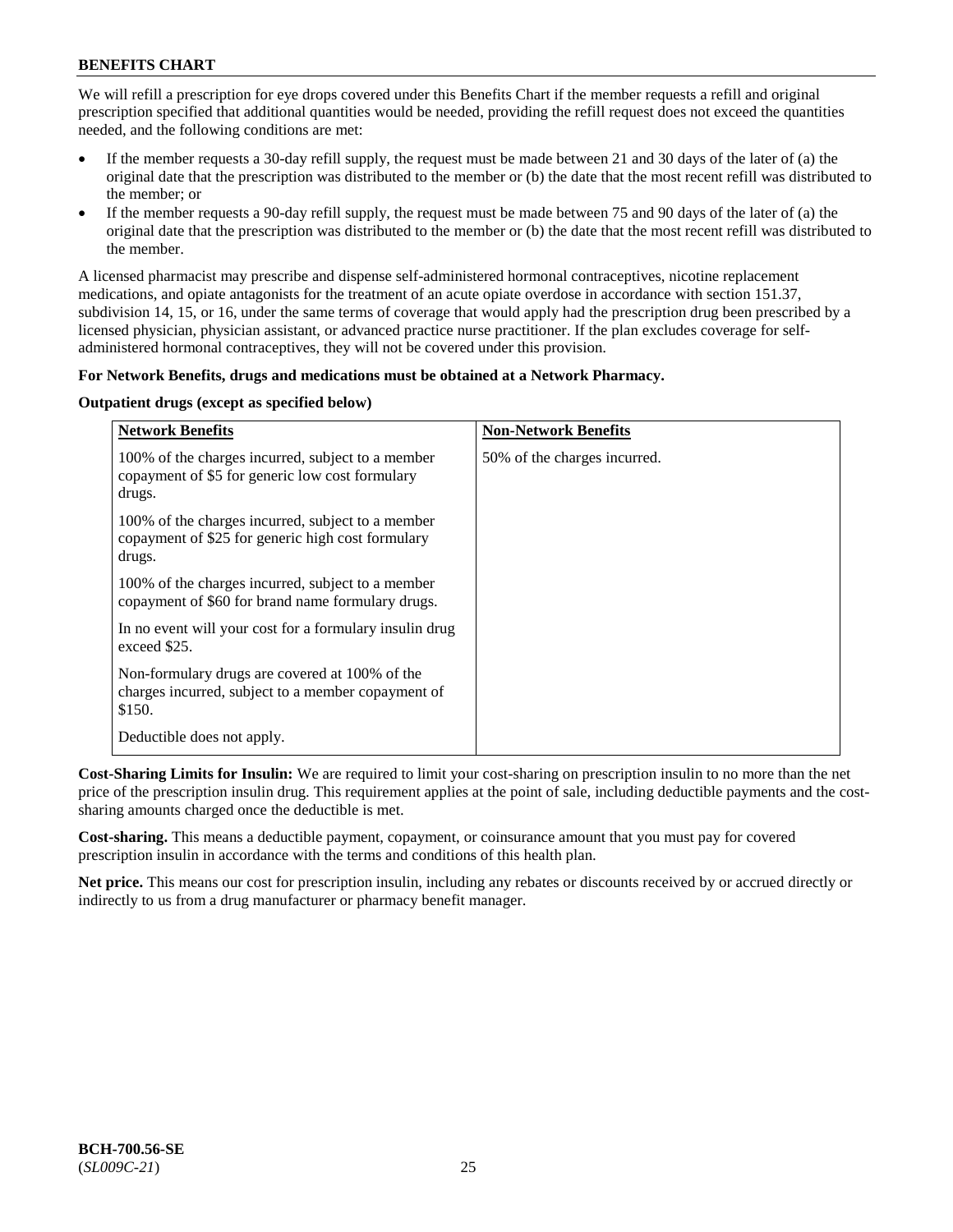# **Mail order drugs**

| <b>Network Benefits</b>                                                                                                                                                                                                    | <b>Non-Network Benefits</b>           |
|----------------------------------------------------------------------------------------------------------------------------------------------------------------------------------------------------------------------------|---------------------------------------|
| For your convenience, you may also get up to a 93-day<br>supply of outpatient prescription drugs that can be self-<br>administered through the designated mail order service.                                              | See Network Mail Order Drugs benefit. |
| New prescriptions to treat certain chronic conditions<br>and trial drugs will be limited to quantity limits<br>described at the end of this section. You will have to<br>pay one copayment for your initial 31-day supply. |                                       |
| Specialty Drugs are not available through the mail order<br>service.                                                                                                                                                       |                                       |

# **Tobacco cessation drugs are covered for all FDA – approved tobacco cessation drugs for a minimum of 90 days**

| Network Benefits                                            | <b>Non-Network Benefits</b>   |
|-------------------------------------------------------------|-------------------------------|
| 100% of the charges incurred.<br>Deductible does not apply. | 150% of the charges incurred. |

#### **Specialty Drugs that are self-administered**

| <b>Network Benefits</b>                                                                                                                    | <b>Non-Network Benefits</b> |
|--------------------------------------------------------------------------------------------------------------------------------------------|-----------------------------|
| 80% of the charges incurred.<br>Deductible does not apply.                                                                                 | No Coverage.                |
| For Network Benefits, specialty drugs are limited to<br>drugs on the specialty drug list and must be obtained<br>from a designated vendor. |                             |

### **Drugs for the treatment of growth deficiency**

| <b>Network Benefits</b>                                                                                                                            | <b>Non-Network Benefits</b>  |
|----------------------------------------------------------------------------------------------------------------------------------------------------|------------------------------|
| 80% of the charges incurred.<br>Deductible does not apply.                                                                                         | 50% of the charges incurred. |
| For Network Benefits, growth deficiency drugs are<br>limited to drugs on the specialty drug list and must be<br>obtained from a designated vendor. |                              |

#### **Contraceptive drugs**

| <b>Network Benefits</b>                                                                                                                                        | <b>Non-Network Benefits</b>  |
|----------------------------------------------------------------------------------------------------------------------------------------------------------------|------------------------------|
| 100% of the charges incurred for formulary drugs.<br>Deductible does not apply.                                                                                | 50% of the charges incurred. |
| If a physician requests that a non-formulary<br>contraceptive drug be dispensed as written the drug will<br>be covered at 100%, not subject to the deductible. |                              |

# **Limitations:**

- Certain drugs may require prior authorization as indicated on the formulary. HealthPartners may require prior authorization for the drug and also the site where the drug will be provided. Certain drugs are subject to our utilization review process and quantity limits, as indicated on our formulary.
- Certain non-formulary drugs require prior authorization. In addition, certain drugs may be subject to any quantity limits applied as part of our trial program.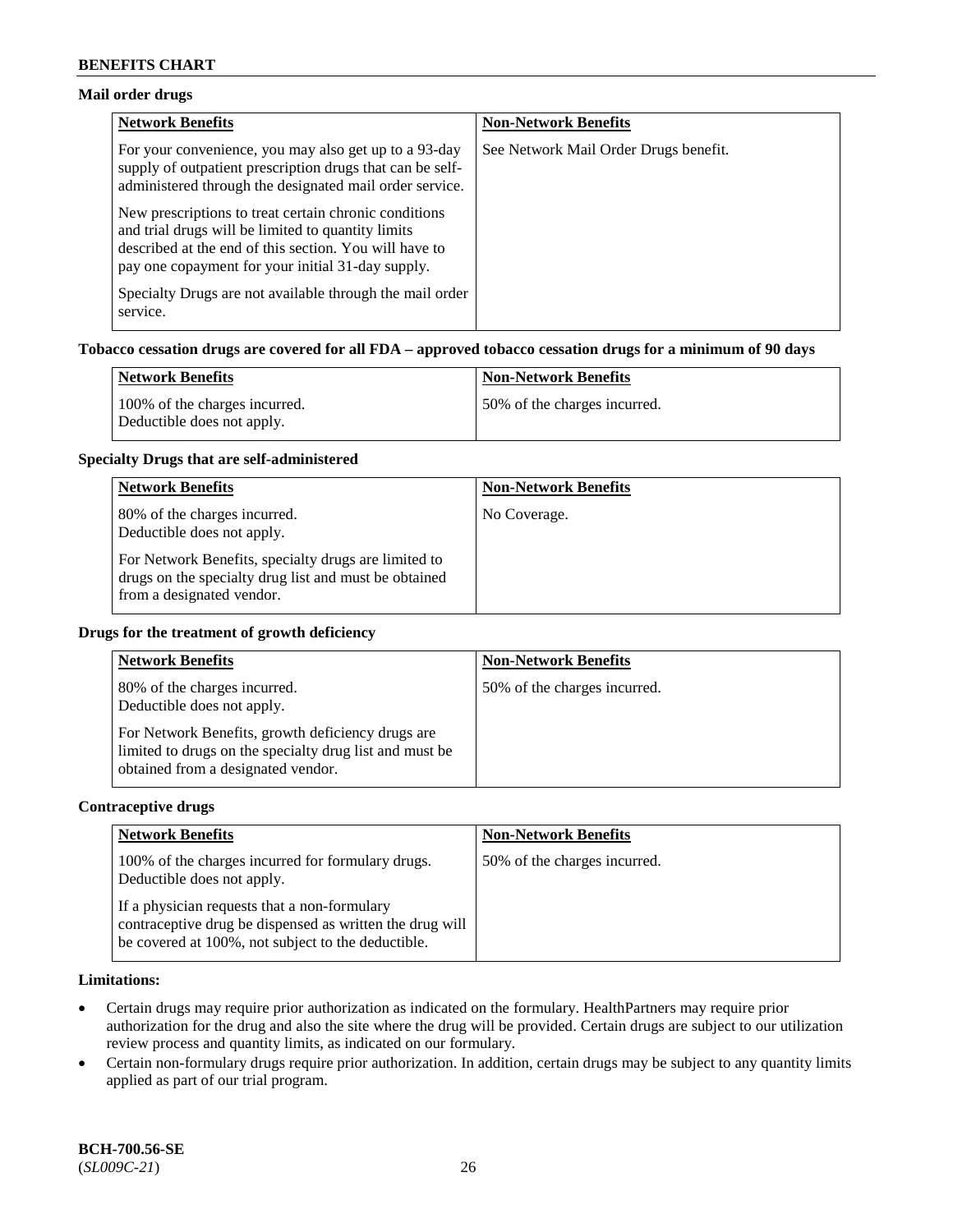- If a member requests a brand name drug when there is a generic equivalent, the brand name drug will be covered up to the charge that would apply to the generic drug, minus any required copayment. If a physician requests that a brand name drug be dispensed as written, the drug will be paid at the non-formulary benefit.
- We may require members to try over-the-counter (OTC) drug alternatives before approving more costly formulary prescription drugs.
- Unless otherwise specified in the "Prescription Drug Services" section, you may receive up to a 31-day supply per prescription.
- A 93-day supply will be covered and dispensed only at pharmacies that participate in our extended day supply program
- New prescriptions to treat certain chronic conditions are limited to a 31-day supply.
- No more than a 31-day supply of Specialty Drugs will be covered and dispensed at a time, unless it's a manufacturer supplied drug that cannot be split that supplies the member with more than a 31-day supply.
- The member copayment for a drug will not exceed the cost of the drug.
- If a member copayment is required, you must pay one member copayment for each 31-day supply, or portion thereof.

# **Not Covered:**

- Replacement of prescription drugs, medications, equipment and supplies due to loss, damage or theft.
- Nonprescription (over the counter) drugs or medications, including, but not limited to, vitamins, supplements, homeopathic remedies, and non-FDA approved drugs unless listed on the formulary and prescribed by a physician or legally authorized health care provider under applicable state and federal law. We cover off-label use of drugs to treat cancer as specified in the "Prescription Drug Services" section of this Benefits Chart. This exclusion does not include over-the-counter contraceptives for women as allowed under the Affordable Care Act when the member obtains a prescription for the item. In addition, if the member obtains a prescription, this exclusion does not include aspirin to prevent cardiovascular disease for men and women of certain ages; folic acid supplements for women who may become pregnant; fluoride chemoprevention supplements for children without fluoride in their water source; and iron supplements for children ages 6-12 who are at risk of anemia.
- Drugs on the Excluded Drug List. The Excluded Drug List includes select drugs within a therapy class that are not eligible for coverage. This includes drugs that may be excluded for certain indications. However, you may request coverage for a drug on the Excluded Drug List by requesting an exception to the formulary under the formulary exception process described in the definition of formulary in this Benefits Chart. The Excluded Drug List is available at [healthpartners.com](http://www.healthpartners.com/)
- Drugs that are newly approved by the FDA until they are reviewed and approved by HealthPartners Pharmacy and Therapeutics Committee. However, you may request coverage for a drug that is newly approved by the FDA by requesting an exception to the formulary under the formulary exception process described in the definition of formulary in the Benefits Chart.
- All drugs used for sexual dysfunction.
- All drugs for the treatment of infertility.
- Medical cannabis.
- Medical devices approved by the FDA will not be covered under the "Prescription Drug Services" section unless they are on our formulary. Covered medical devices are generally submitted and reimbursed under your medical benefits.
- See "Services Not Covered" in the Group Membership Contract.

# **PREVENTIVE SERVICES**

# **Applicable Definitions:**

**Routine Preventive Services** are routine healthcare services that include screenings, check-ups and counseling to prevent illness, disease or other health problems before symptoms occur.

**Diagnostic Services** are services to help a provider understand your symptoms, diagnose illness and decide what treatment may be needed. They may be the same services that are listed as preventive services, but they are being used as diagnostic services. Your provider will determine if these services are preventive or diagnostic. These services are not preventive if received as part of a visit to diagnose, manage or maintain an acute or chronic medical condition, illness or injury. When that occurs, unless otherwise indicated below, standard deductibles, copayments or coinsurance apply.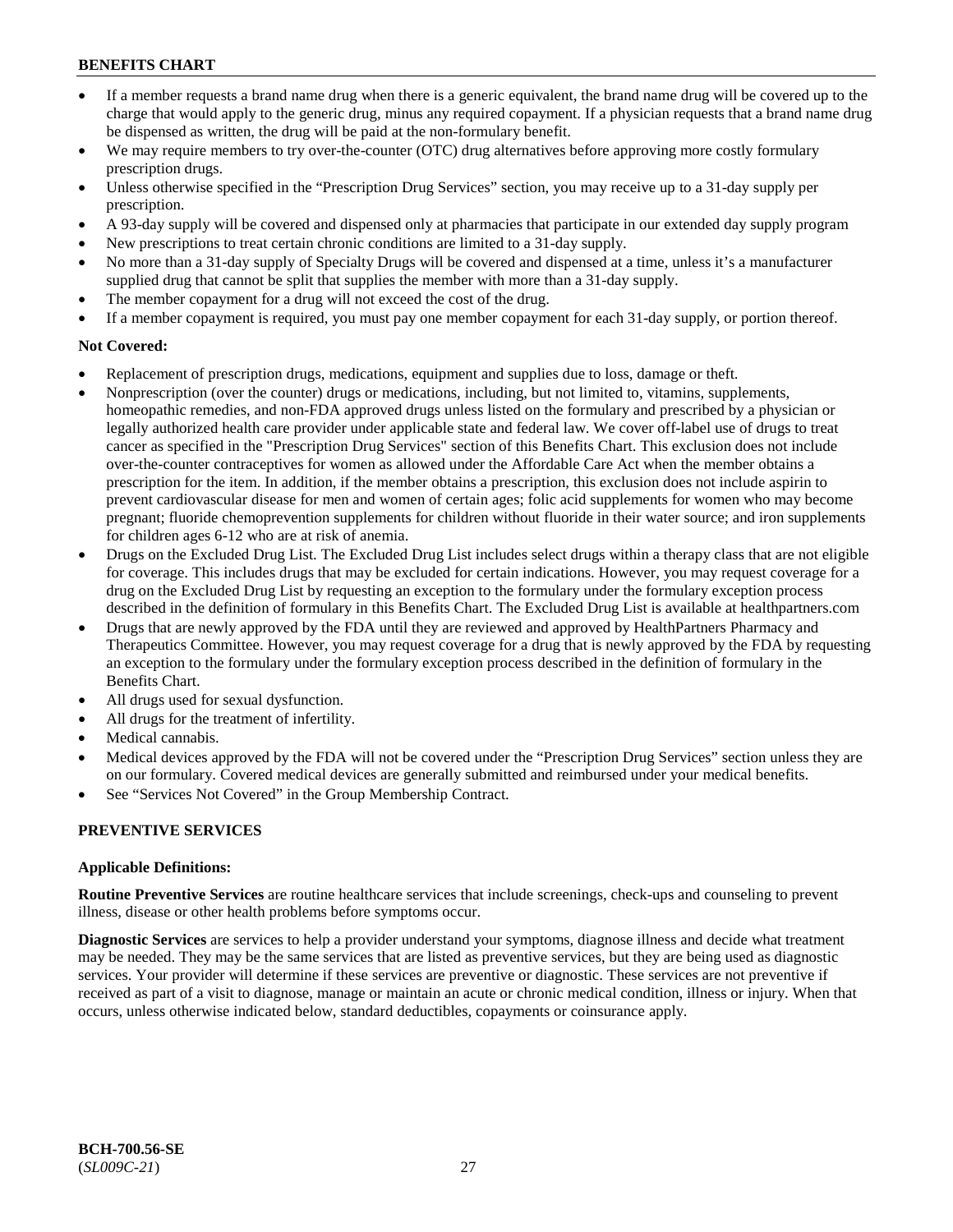# **Covered Services:**

We cover preventive services that meet any of the requirements under the Affordable Care Act (ACA) shown in the bulleted items below. These preventive services are covered at 100% under the network benefits with no deductible, copayments or coinsurance. (If a preventive service is not required by the ACA and it is covered at a lower benefit level or if a group qualifies for an exemption or accommodation for certain benefits under the ACA, it will be specified below). Preventive benefits mandated under the ACA are subject to periodic review and modification. Changes would be effective in accordance with the federal rules. Preventive services mandated by the ACA include:

- Evidence-based items or services that have in effect a rating of A or B in the current recommendations of the United States Preventive Services Task Force with respect to the individual;
- Immunizations for routine use in children, adolescents, and adults that have in effect a recommendation from the Advisory Committee on Immunization Practices of the Centers for Disease Control and Prevention with respect to the individual;
- With respect to infants, children, and adolescents, evidence-informed preventive care and screenings provided for in comprehensive guidelines supported by the Health Resources and Services Administration; and
- With respect to women, preventive care and screenings provided for in comprehensive guidelines supported by the Health Resources and Services Administration.

Covered services are based on established medical policies, which are subject to periodic review and modification by the medical or dental directors. These medical policies (medical coverage criteria) are available by calling Member Services, or logging on to your "*my*HealthPartners" account at [healthpartners.com.](http://www.healthpartners.com/)

A complete list of preventive care services recommended under the U.S. Preventive Task Force (USPSTF) is available online at [uspreventiveservicestaskforce.org/Page/Name/uspstf-a-and-b-recommendations.](https://www.uspreventiveservicestaskforce.org/Page/Name/uspstf-a-and-b-recommendations-by-date/)

HHS: [healthcare.gov/coverage/preventive-care-benefits](https://www.healthcare.gov/coverage/preventive-care-benefits/)

CDC: [cdc.gov/vaccines/schedules/index.html](https://www.cdc.gov/vaccines/schedules/index.html)

# **ACA and state mandated preventive services are covered as follows:**

**Routine health exams and periodic health assessments.** A physician or health care provider will counsel you as to how often health assessments are needed based on age, sex and health status. This includes screening for tobacco use, at least two tobacco cessation attempts per year (for those who use tobacco products), all FDA approved tobacco cessation medications including over-the-counter drugs (as shown in the "Prescription Drug Services" Section) and at least four counseling sessions of at least ten minutes each for tobacco cessation.

| Network Benefits                                            | <b>Non-Network Benefits</b>  |
|-------------------------------------------------------------|------------------------------|
| 100% of the charges incurred.<br>Deductible does not apply. | 50% of the charges incurred. |

**Child health supervision services**. This includes pediatric preventive services, such as fluoride chemoprevention for children without fluoride in their water source, newborn screenings, appropriate immunizations, developmental assessments and laboratory services appropriate to the age of the child from birth to 72 months, and appropriate immunizations until the end of the month in which the child turns 19, as defined by the Standards of Child Health Care issued by the American Academy of Pediatrics. We cover at least five child health supervision visits from birth to 12 months, three child health supervision visits from 12 months to 24 months, once a year from 24 months to 72 months.

| <b>Network Benefits</b>                                     | Non-Network Benefits         |
|-------------------------------------------------------------|------------------------------|
| 100% of the charges incurred.<br>Deductible does not apply. | 50% of the charges incurred. |

**Routine prenatal care and exams.** This includes the comprehensive package of medical and psychosocial support provided throughout a pregnancy, including risk assessment, serial surveillance, prenatal education, and use of specialized skills and technology when needed, as defined by Standards for Obstetric-Gynecologic Services issued by the American College of Obstetricians and Gynecologists.

| Network Benefits                                            | <b>Non-Network Benefits</b>  |
|-------------------------------------------------------------|------------------------------|
| 100% of the charges incurred.<br>Deductible does not apply. | 50% of the charges incurred. |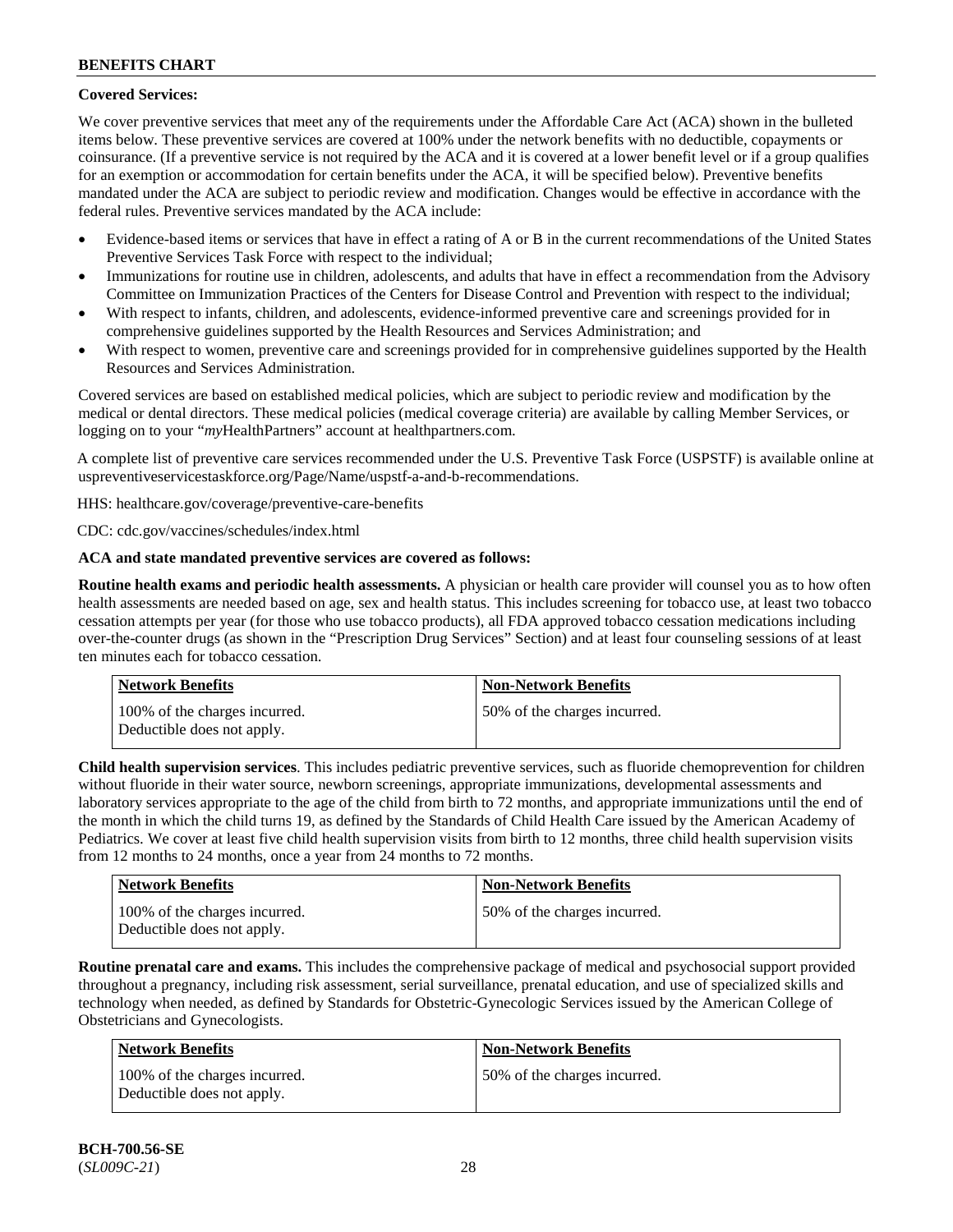**Routine postnatal care.** This includes health exams, assessments, education and counseling relating to the period immediately after childbirth

| Network Benefits                                            | <b>Non-Network Benefits</b>  |
|-------------------------------------------------------------|------------------------------|
| 100% of the charges incurred.<br>Deductible does not apply. | 50% of the charges incurred. |

**Routine screening procedures for cancer.** This includes colorectal screening or other cancer screenings recommended by the USPSTF with an A or B rating. Women's preventive health services below describes additional routine screening procedures for cancer.

| <b>Network Benefits</b>                                     | <b>Non-Network Benefits</b>  |
|-------------------------------------------------------------|------------------------------|
| 100% of the charges incurred.<br>Deductible does not apply. | 50% of the charges incurred. |

**Professional voluntary family planning services.** This includes services to prevent or delay a pregnancy, including counseling and education. Services must be provided by a licensed provider.

| Network Benefits                                            | <b>Non-Network Benefits</b> |
|-------------------------------------------------------------|-----------------------------|
| 100% of the charges incurred.<br>Deductible does not apply. | See Network Benefits.       |

### **Adult immunizations**

| <b>Network Benefits</b>                                     | <b>Non-Network Benefits</b>  |
|-------------------------------------------------------------|------------------------------|
| 100% of the charges incurred.<br>Deductible does not apply. | 50% of the charges incurred. |

**Women's preventive services.**This includes mammograms\*, screenings for cervical cancer (pap smears), breast pumps, human papillomavirus (HPV) testing; counseling for sexually transmitted infections, counseling and screening for human immunodeficiency virus (HIV), and all FDA approved contraceptive methods as prescribed by a doctor, sterilization procedures, education and counseling (see the "Prescription Drug Services" section for coverage of oral contraceptive drugs). For women whose family history is associated with an increased risk for BRCA1 or BRCA2 gene mutations, we cover genetic counseling and BRCA screening without cost sharing, if appropriate and as determined by a physician

**\***Preventive mammogram screening includes digital breast tomosynthesis (3D mammograms) for members at risk for breast cancer.

"At risk for breast cancer" means: (1) having a family history with one or more first- or second-degree relatives with breast cancer; (2) testing positive for BRCA1 or BRCA2 mutations; (3) having heterogeneously dense breasts or extremely dense breasts based on the Breast Imaging Reporting and Data System established by the American College of Radiology; or (4) having a previous diagnosis of breast cancer.

| <b>Network Benefits</b>                                     | <b>Non-Network Benefits</b>  |
|-------------------------------------------------------------|------------------------------|
| 100% of the charges incurred.<br>Deductible does not apply. | 50% of the charges incurred. |

**Obesity screening and management.** We cover obesity screening and counseling for all ages during a routine preventive care exam. If you are age 18 or older and have a body mass index of 30 or more, we also cover intensive obesity management to help you lose weight. Your primary care doctor can coordinate these services.

| <b>Network Benefits</b>                                     | <b>Non-Network Benefits</b>  |
|-------------------------------------------------------------|------------------------------|
| 100% of the charges incurred.<br>Deductible does not apply. | 50% of the charges incurred. |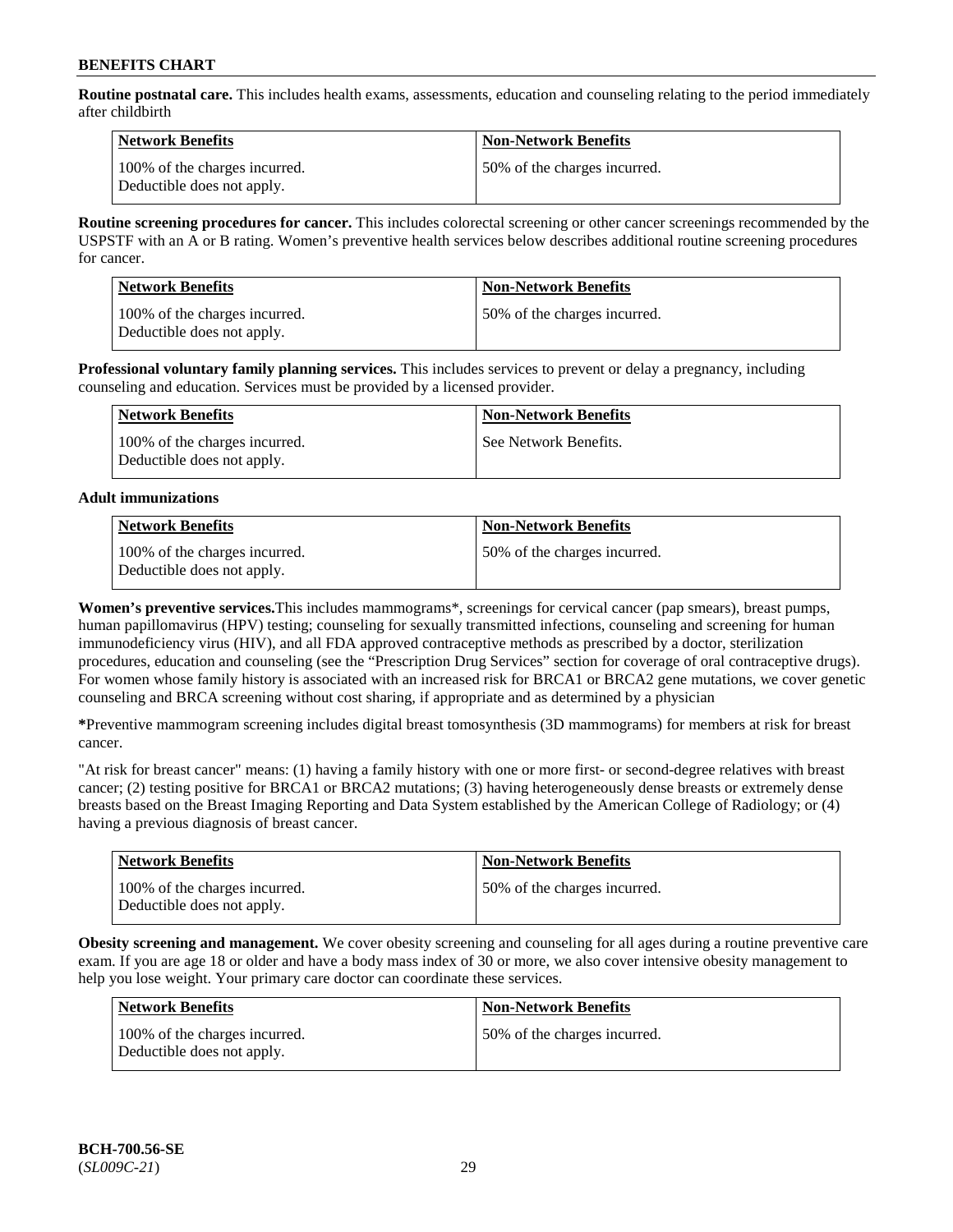**Preventive Medications.** We cover preventive medications currently recommended by USPSTF with an A or B rating if they are prescribed by your medical provider and they are listed on our formulary. Preventive medications are subject to periodic review and modification. Changes would be effective in accordance with the federal rules and reflected in our current medical coverage criteria for preventive care services.

| Network Benefits                                            | <b>Non-Network Benefits</b>  |
|-------------------------------------------------------------|------------------------------|
| 100% of the charges incurred.<br>Deductible does not apply. | 50% of the charges incurred. |

# **In addition to any ACA or state mandated preventive services referenced above, we cover the following eligible services:**

#### **Routine eye and hearing exams**

| <b>Network Benefits</b>                                     | <b>Non-Network Benefits</b>  |
|-------------------------------------------------------------|------------------------------|
| 100% of the charges incurred.<br>Deductible does not apply. | 50% of the charges incurred. |

**Ovarian cancer surveillance tests for women who are at risk.** "At risk for ovarian cancer" means (1) having a family history that includes any of the following: one or more first-degree or second-degree relatives with ovarian cancer, clusters of female relatives with breast cancer or nonpolyposis colorectal cancer; or (2) testing positive for BRCA1 or BRCA2 mutations. "Surveillance tests for ovarian cancer" means annual screening using: CA-125 serum tumor marker testing, transvaginal ultrasound, pelvic examination or other proven ovarian cancer screening tests currently being evaluated by the federal Food and Drug Administration or by the National Cancer Institute.

| <b>Network Benefits</b>                              | <b>Non-Network Benefits</b>                             |
|------------------------------------------------------|---------------------------------------------------------|
| Coverage level is same as corresponding Network      | Coverage level is same as corresponding Non-Network     |
| Benefit, depending on type of service provided, such | Benefit, depending on type of service provided, such as |
| as Diagnostic Imaging Services, Laboratory Services  | Diagnostic Imaging Services, Laboratory Services        |
| Office Visits for Illness or Injury or Preventive    | Office Visits for Illness or Injury or Preventive       |
| Services.                                            | Services.                                               |

# **Limitations:**

• Services are not preventive if received as part of a visit to diagnose, manage or maintain an acute or chronic medical condition, illness or injury. When that occurs, unless otherwise indicated above, standard deductibles, copayments or coinsurance apply.

# **Not Covered:**

See "Services Not Covered" in the Group Membership Contract.

# **SPECIFIED NON-NETWORK SERVICES**

# **Covered Services:**

We cover the following services when you elect to receive them from a non-network provider, at the same level of coverage we provide when you elect to receive the services from a network provider:

- Voluntary family planning of the conception and bearing of children.
- The provider visit(s) and test(s) necessary to make a diagnosis of infertility.
- Testing and treatment of sexually transmitted diseases (other than HIV).
- Testing for AIDS or other HIV-related conditions.

| <b>Network Benefits</b>                                                                                                                            | <b>Non-Network Benefits</b>                    |
|----------------------------------------------------------------------------------------------------------------------------------------------------|------------------------------------------------|
| Coverage level is same as corresponding Network<br>Benefit, depending on type of service provided, such as<br>Office Visits for Illness or Injury. | See Network Benefits for the services covered. |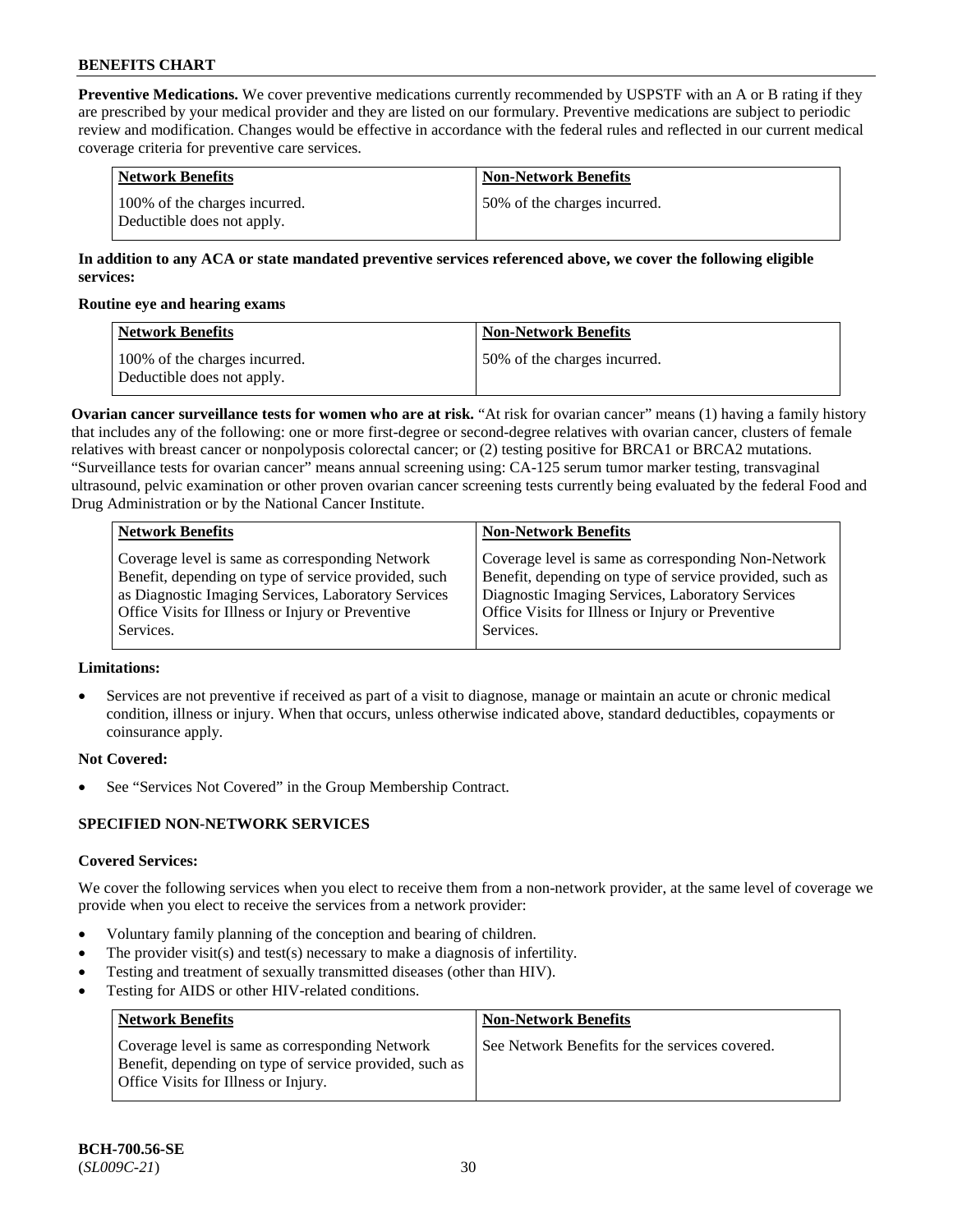# **Not Covered:**

See "Services Not Covered" in the Group Membership Contract.

# **TELEMEDICINE BENEFIT**

# **Covered Services:**

Telemedicine services are covered under this Benefits Chart, subject to our medical criteria.

| <b>Network Benefits</b>                                | <b>Non-Network Benefits</b>                            |
|--------------------------------------------------------|--------------------------------------------------------|
| Coverage level is same as corresponding Network        | Coverage level is same as corresponding Non-Network    |
| Benefit, depending upon type of service provided, such | Benefit, depending upon type of service provided, such |
| as Office Visits for Illness or Injury.                | as Office Visits for Illness or Injury.                |

#### **Not Covered:**

See "Services Not Covered" in the Group Membership Contract.

# **TRANSPLANT SERVICES**

#### **Applicable Definitions:**

**Autologous.** This is when the source of cells is from the individual's own marrow or stem cells.

**Allogeneic.** This is when the source of cells is from a related or unrelated donor's marrow or stem cells.

**Autologous Bone Marrow Transplant.** This is when the bone marrow is harvested from the individual and stored. The patient undergoes treatment which includes tumor ablation with high-dose chemotherapy and/or radiation. The bone marrow is reinfused (transplanted).

**Allogeneic Bone Marrow Transplant.** This is when the bone marrow is harvested from the related or unrelated donor and stored. The patient undergoes treatment which includes tumor ablation with high-dose chemotherapy and/or radiation. The bone marrow is reinfused (transplanted).

**Autologous/Allogeneic Stem Cell Support.** This is a treatment process that includes stem cell harvest from either bone marrow or peripheral blood, tumor ablation with high-dose chemotherapy and/or radiation, stem cell reinfusion, and related care. Autologous/allogeneic bone marrow transplantation and high dose chemotherapy with peripheral stem cell rescue/support are considered to be autologous/allogeneic stem cell support.

**Designated Transplant Center.** This is any health care provider, group or association of health care providers designated by us to provide services, supplies or drugs for specified transplants for our members.

**Transplant Services.** This is transplantation (including transplants) of the human organs or tissue listed below, including all related post-surgical treatment and drugs and multiple transplants for a related cause. Transplant services do not include other organ or tissue transplants or surgical implantation of mechanical devices functioning as a human organ, except surgical implantation of an FDA approved Ventricular Assist Device (VAD) or total artificial heart, functioning as a temporary bridge to heart transplantation.

Prior authorization is required prior to consultation to support coordination of care and benefits.

# **Covered Services:**

We cover eligible transplant services (as defined above) while you are covered under this Benefits Chart. Transplants that will be considered for coverage are limited to the following:

- Kidney transplants for end-stage disease.
- Cornea transplants for end-stage disease.
- Heart transplants for end-stage disease.
- Lung transplants or heart/lung transplants for: (1) primary pulmonary hypertension; (2) Eisenmenger's syndrome; (3) endstage pulmonary fibrosis; (4) alpha 1 antitrypsin disease; (5) cystic fibrosis; and (6) emphysema.